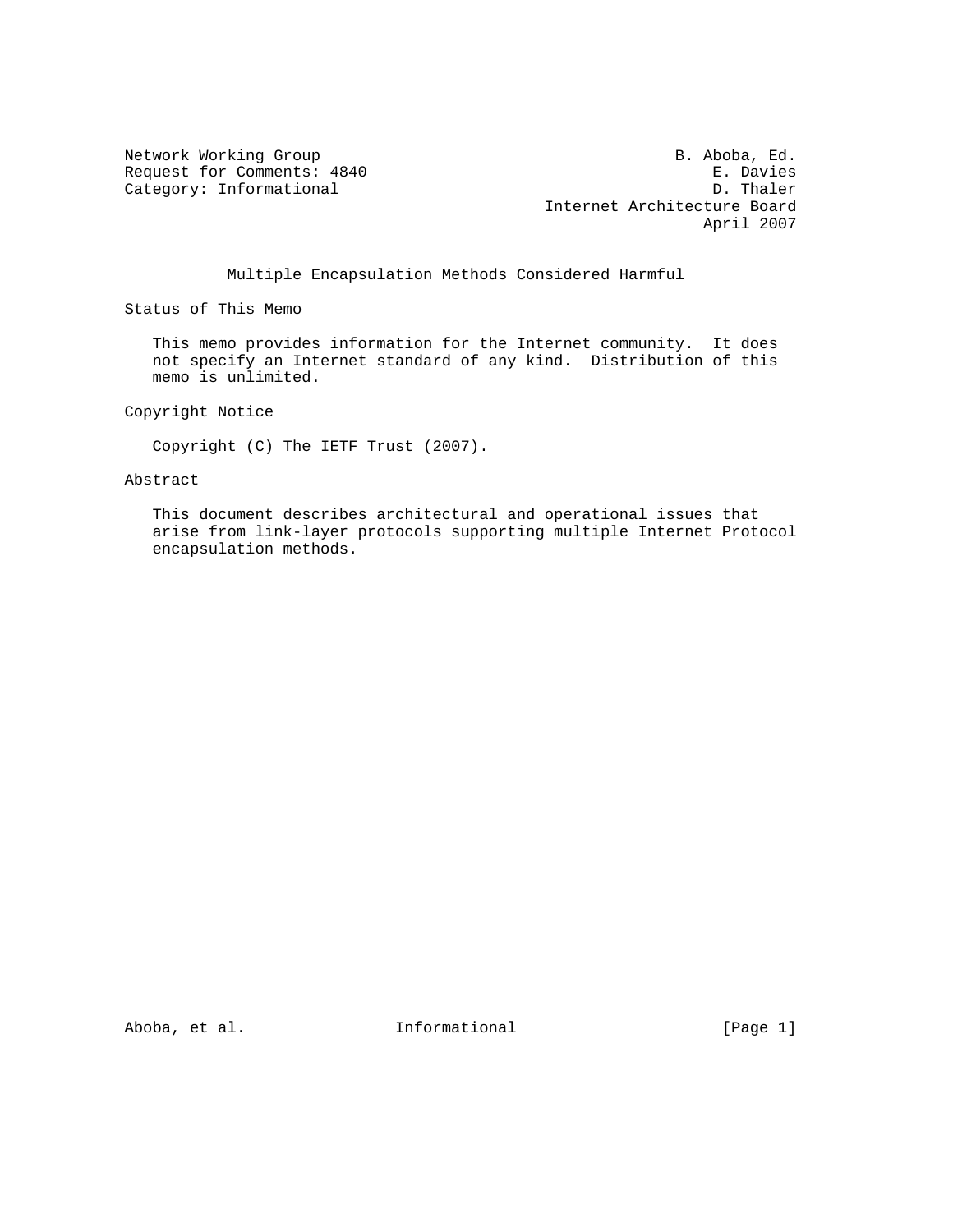# Table of Contents

|                  | 1.2.1. IEEE 802.2/802.3 LLC Type 1 Encapsulation 6     |
|------------------|--------------------------------------------------------|
|                  |                                                        |
|                  |                                                        |
|                  |                                                        |
| 2.               | Evaluation of Arguments for Multiple Encapsulations 11 |
|                  |                                                        |
|                  |                                                        |
|                  |                                                        |
| $\overline{3}$ . |                                                        |
|                  |                                                        |
|                  |                                                        |
|                  | 3.3. Inspection of Payload Contents 17                 |
|                  |                                                        |
|                  |                                                        |
|                  |                                                        |
|                  |                                                        |
|                  |                                                        |
|                  |                                                        |
|                  |                                                        |
| б.               |                                                        |
|                  |                                                        |
|                  |                                                        |
|                  |                                                        |
|                  | Appendix A. IAB Members at the Time of This Writing 26 |
|                  |                                                        |

Aboba, et al. 1nformational 1992 [Page 2]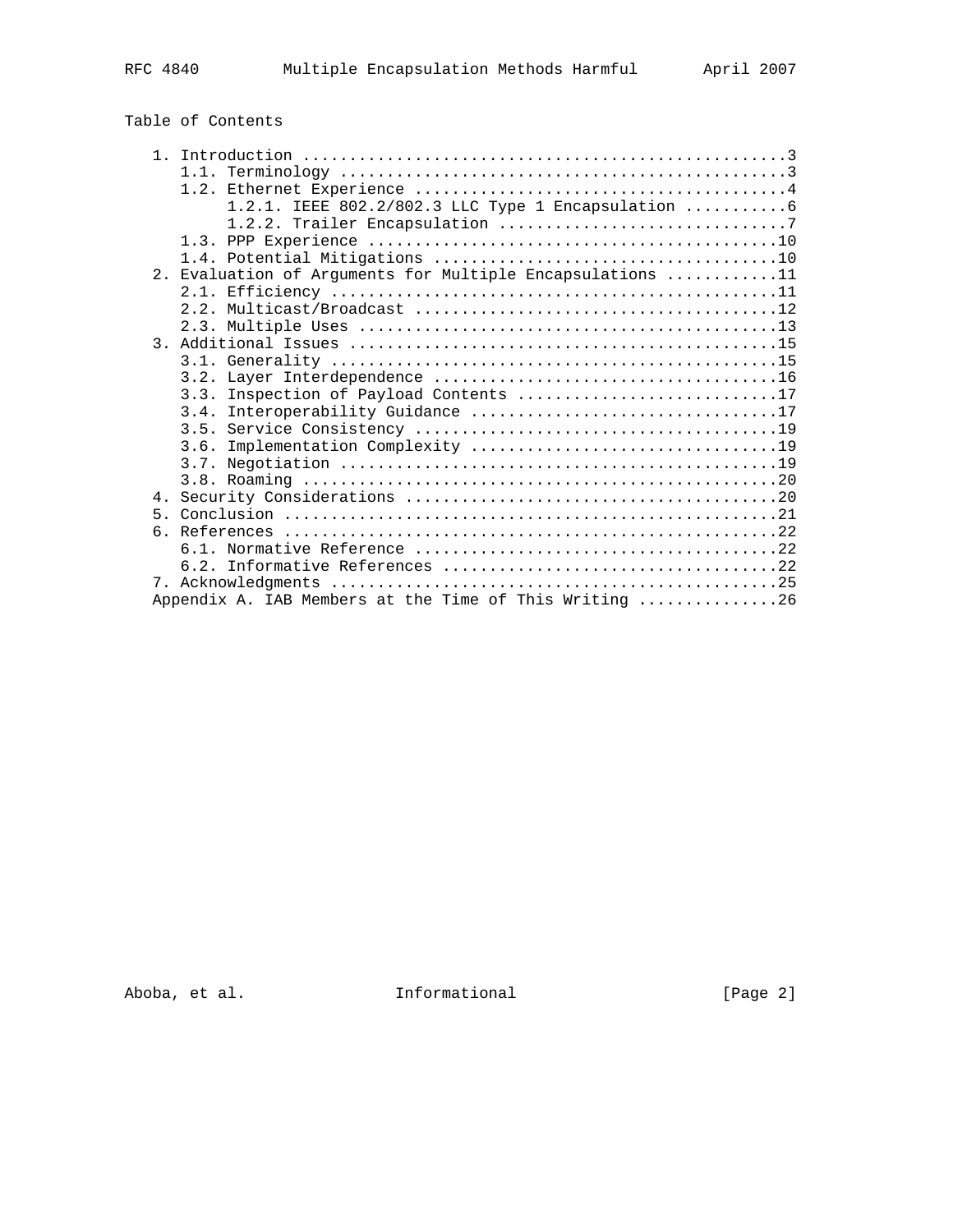# 1. Introduction

 This document describes architectural and operational issues arising from the use of multiple ways of encapsulating IP packets on the same link.

 While typically a link-layer protocol supports only a single Internet Protocol (IP) encapsulation method, this is not always the case. For example, on the same cable it is possible to encapsulate an IPv4 packet using Ethernet [DIX] encapsulation as defined in "A Standard for the Transmission of IP Datagrams over Ethernet Networks" [RFC894], the IEEE 802.2/802.3 LLC [IEEE-802.3.2002] Type 1 encapsulation defined in "Two Methods For The Transmission of IP Datagrams over IEEE 802.3 Networks" [RFC948], or the IEEE 802 [IEEE-802.1A.1990] encapsulation defined in "A Standard for the Transmission of IP Datagrams over IEEE 802 Networks" [RFC1042]. Historically, a further encapsulation method was used on some Ethernet systems as specified in "Trailer Encapsulations" [RFC893]. Similarly, ATM (e.g., see [RFC2684]), the Point-to-Point Protocol (PPP) [RFC1661], and IEEE 802.16 [IEEE-802.16e.2005] also support multiple encapsulation mechanisms.

#### 1.1. Terminology

 The key words "MUST", "MUST NOT", "REQUIRED", "SHALL", "SHALL NOT", "SHOULD", "SHOULD NOT", "RECOMMENDED", "MAY", and "OPTIONAL" in this document are to be interpreted as described in RFC 2119 [RFC2119].

Broadcast domain

 The set of all endpoints that receive broadcast frames sent by an endpoint in the set.

Classification

 As defined in [IEEE-802.16e.2005], the process by which a Medium Access Control (MAC) Service Data Unit (SDU) is mapped into a particular transport connection for transmission between MAC peers.

Connection Identifier (CID)

 In [IEEE-802.16e.2005] the connection identifier is a 16-bit value that identifies a transport connection or an uplink (UL)/downlink (DL) pair of associated management connections. A connection is a unidirectional mapping between base station (BS) and subscriber station (SS) MAC peers. Each transport connection has a particular set of associated parameters indicating characteristics such as the ciphersuite and quality of-service.

Aboba, et al. **Informational** [Page 3]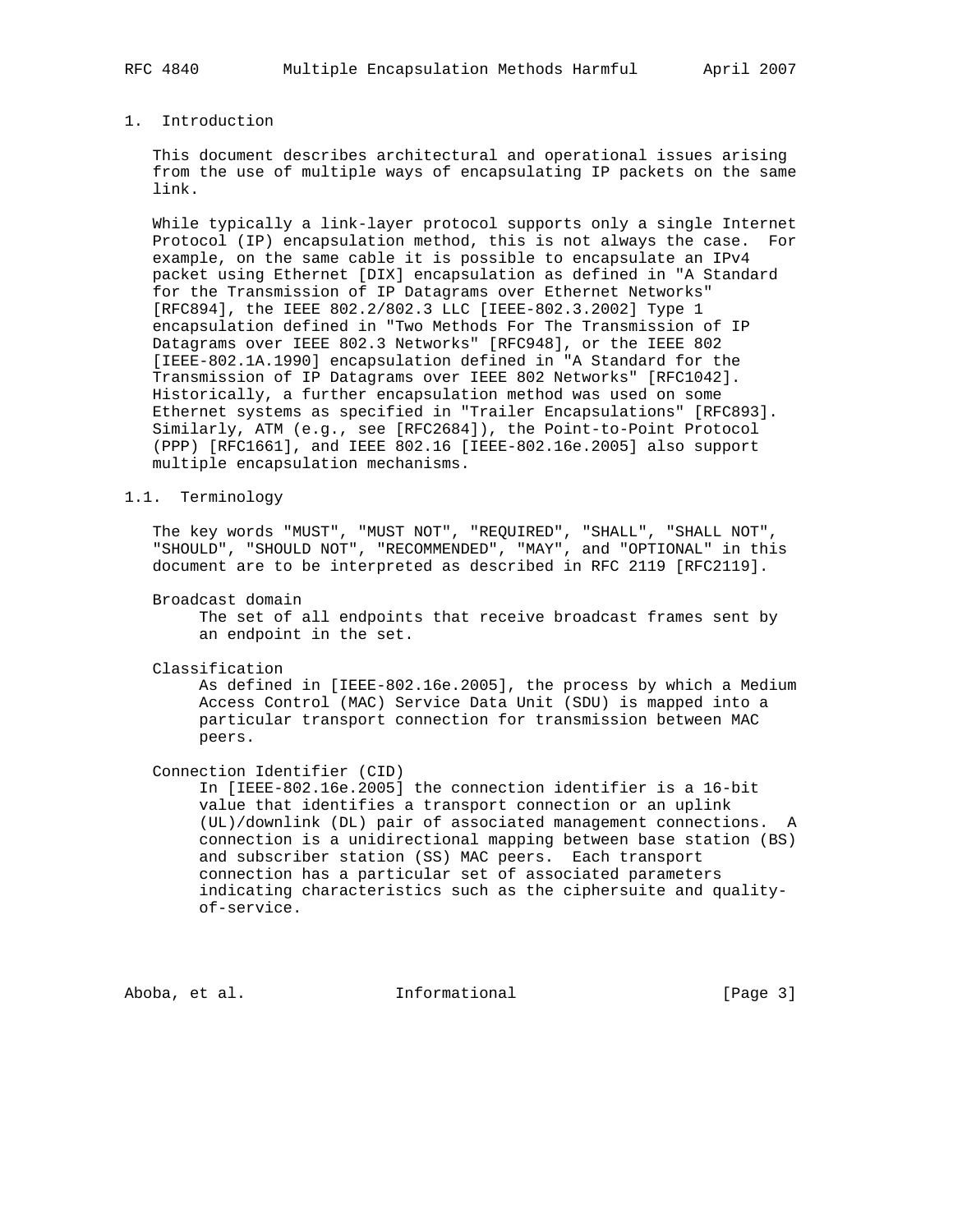Link

 A communication facility or medium over which nodes can communicate at the link layer, i.e., the layer immediately below IP.

Link Layer

 The conceptual layer of control or processing logic that is responsible for maintaining control of the link. The link-layer functions provide an interface between the higher-layer logic and the link. The link layer is the layer immediately below IP.

### 1.2. Ethernet Experience

 The fundamental issues with multiple encapsulation methods on the same link are described in [RFC1042] and "Requirements for Internet Hosts -- Communication Layers" [RFC1122]. This section summarizes the concerns articulated in those documents and also describes the limitations of approaches suggested to mitigate the problems, including encapsulation negotiation and use of routers.

 [RFC1042] described the potential issues resulting from contemporaneous use of Ethernet and IEEE 802.3 encapsulations on the same physical cable:

Interoperation with Ethernet

 It is possible to use the Ethernet link level protocol [DIX] on the same physical cable with the IEEE 802.3 link level protocol. A computer interfaced to a physical cable used in this way could potentially read both Ethernet and 802.3 packets from the network. If a computer does read both types of packets, it must keep track of which link protocol was used with each other computer on the network and use the proper link protocol when sending packets.

 One should note that in such an environment, link level broadcast packets will not reach all the computers attached to the network, but only those using the link level protocol used for the broadcast.

 Since it must be assumed that most computers will read and send using only one type of link protocol, it is recommended that if such an environment (a network with both link protocols) is necessary, an IP gateway be used as if there were two distinct networks.

 Note that the MTU for the Ethernet allows a 1500 octet IP datagram, with the MTU for the 802.3 network allows only a 1492 octet IP datagram.

Aboba, et al. 10 Informational 10 1 [Page 4]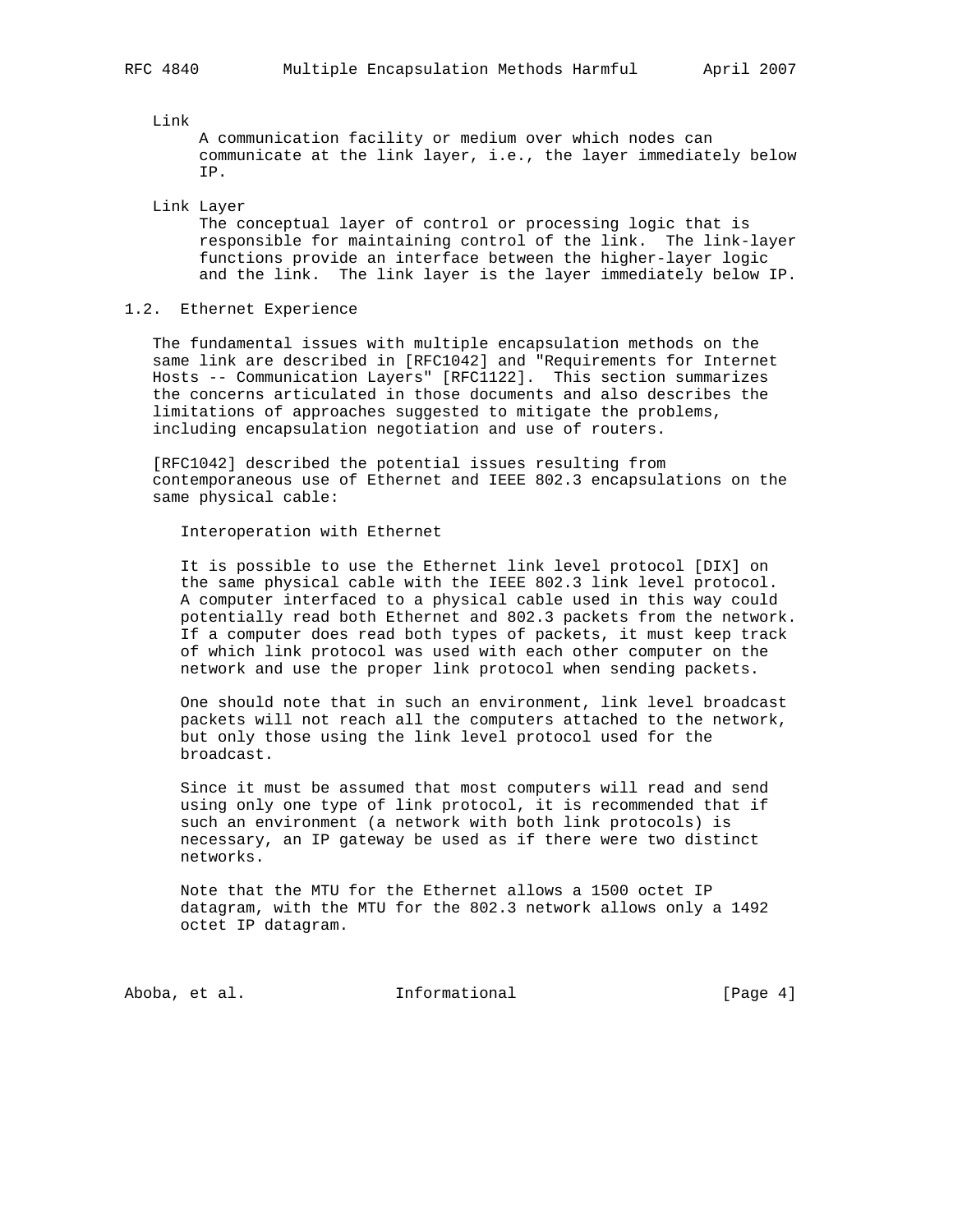When multiple IP encapsulation methods were supported on a given link, all hosts could not be assumed to support the same set of encapsulation methods. This in turn implied that the broadcast domain might not include all hosts on the link. Where a single encapsulation does not reach all hosts on the link, a host needs to determine the appropriate encapsulation prior to sending. While a host supporting reception of multiple encapsulations could keep track of the encapsulations it receives, this does not enable initiation of communication; supporting initiation requires a host to support sending of multiple encapsulations in order to determine which one to use. However, requiring hosts to send and receive multiple encapsulations is a potentially onerous requirement. [RFC1122], Section 2.3.3, notes the difficulties with this approach:

 Furthermore, it is not useful or even possible for a dual-format host to discover automatically which format to send, because of the problem of link-layer broadcasts.

 To enable hosts that only support sending and receiving of a single encapsulation to communicate with each other, a router can be utilized to segregate the hosts by encapsulation. Here only the router needs to support sending and receiving of multiple encapsulations. This requires assigning a separate unicast prefix to each encapsulation, or else all hosts in the broadcast domain would not be reachable with a single encapsulation.

[RFC1122], Section 2.3.3, provided guidance on encapsulation support:

Every Internet host connected to a 10Mbps Ethernet cable:

- o MUST be able to send and receive packets using RFC-894 encapsulation;
- o SHOULD be able to receive RFC-1042 packets, intermixed with RFC-894 packets; and
- o MAY be able to send packets using RFC-1042 encapsulation.

 An Internet host that implements sending both the RFC-894 and the RFC-1042 encapsulation MUST provide a configuration switch to select which is sent, and this switch MUST default to RFC-894.

 By making Ethernet encapsulation mandatory to implement for both send and receive, and also the default for sending, [RFC1122] recognized Ethernet as the predominant encapsulation, heading off potential interoperability problems.

Aboba, et al. **Informational** [Page 5]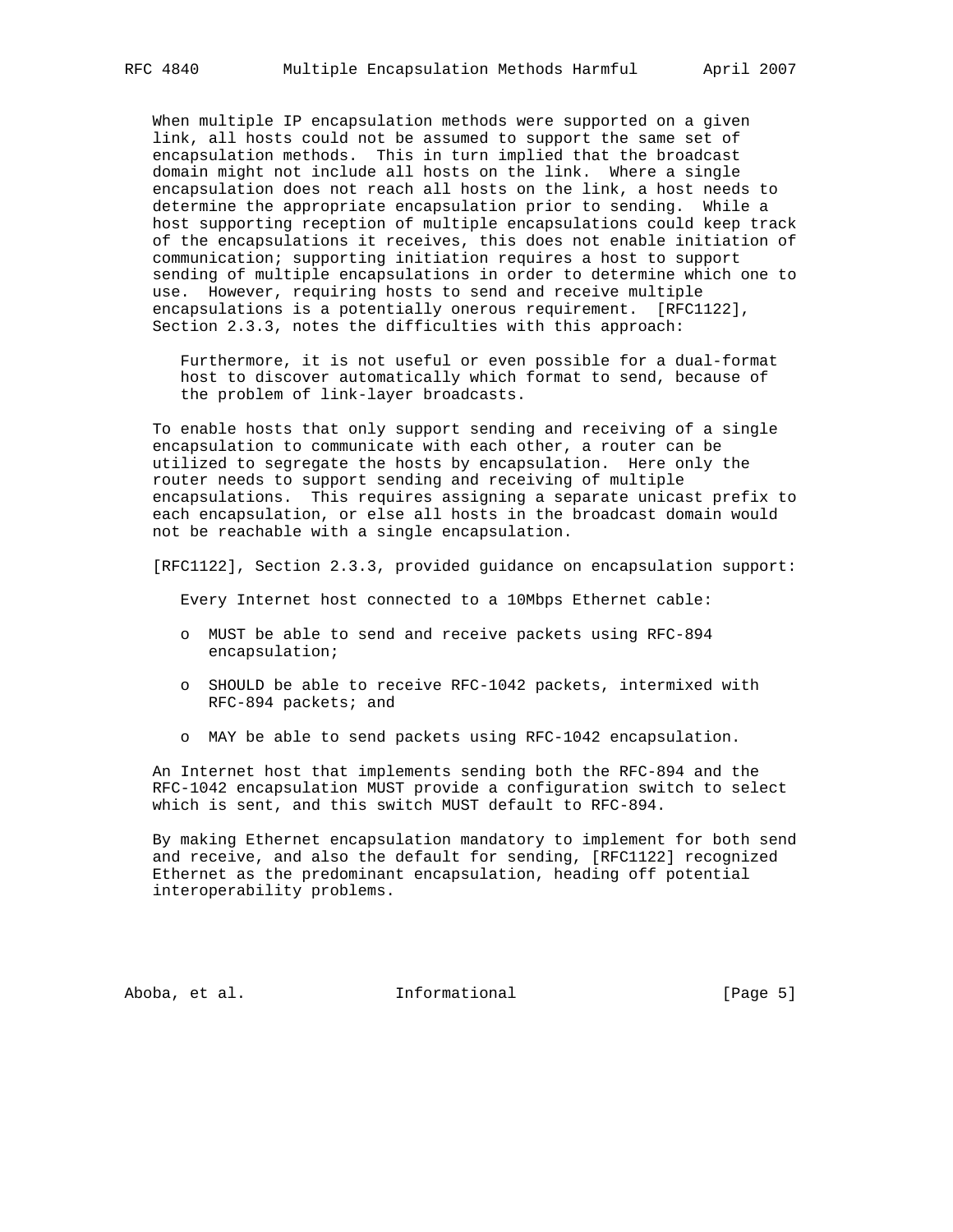# 1.2.1. IEEE 802.2/802.3 LLC Type 1 Encapsulation

 Prior to standardization of the IEEE 802 encapsulation in [RFC1042], an IEEE 802.2/802.3 LLC Type 1 encapsulation was specified in [RFC948], utilizing 6 in the Source Service Access Point (SSAP) and Destination Service Access Point (DSAP) fields of the IEEE 802.2 header. However, since the SSAP and DSAP fields are each only a single octet, and the Ethertype values for IP, ARP [RFC826], and RARP [RFC903] are greater than 1500, these values cannot be represented in the SSAP and DSAP fields. As a result, the encapsulation described in [RFC948] did not support protocols requiring distinct Ethertypes such as ARP or RARP, and implementations typically included support for alternatives to ARP such as the Probe [PROBE] protocol. Support for ARP, RARP and other IP protocols utilizing distinct Ethertypes was addressed in [RFC1042], which obsoleted [RFC948]. [RFC1042] utilized the Sub-Network Access Protocol (SNAP) form of the IEEE 802.2 Logical Link Control (LLC) with the SSAP and DSAP fields set to 170, including support for the Ethertype field. As noted in "Assigned Numbers" [RFC1010]:

 At an ad hoc special session on "IEEE 802 Networks and ARP", held during the TCP Vendors Workshop (August 1986), an approach to a consistent way to send DoD-IP datagrams and other IP related protocols on 802 networks was developed.

 Due to some evolution of the IEEE 802.2 standards and the need to provide for a standard way to do additional DoD-IP related protocols (such as the Address Resolution Protocol (ARP) on IEEE 802 network, the following new policy is established, which will replace the old policy (see RFC 960 and RFC 948 [108]).

 The new policy is for the Internet community to use the IEEE 802.2 encapsulation on 802.3, 802.4, and 802.5 networks by using the SNAP with an organization code indicating that the following 16 bits specify the EtherType code (where IP = 2048 (0800 hex), see Ethernet Numbers of Interest).

Aboba, et al. 10 Informational 1000 [Page 6]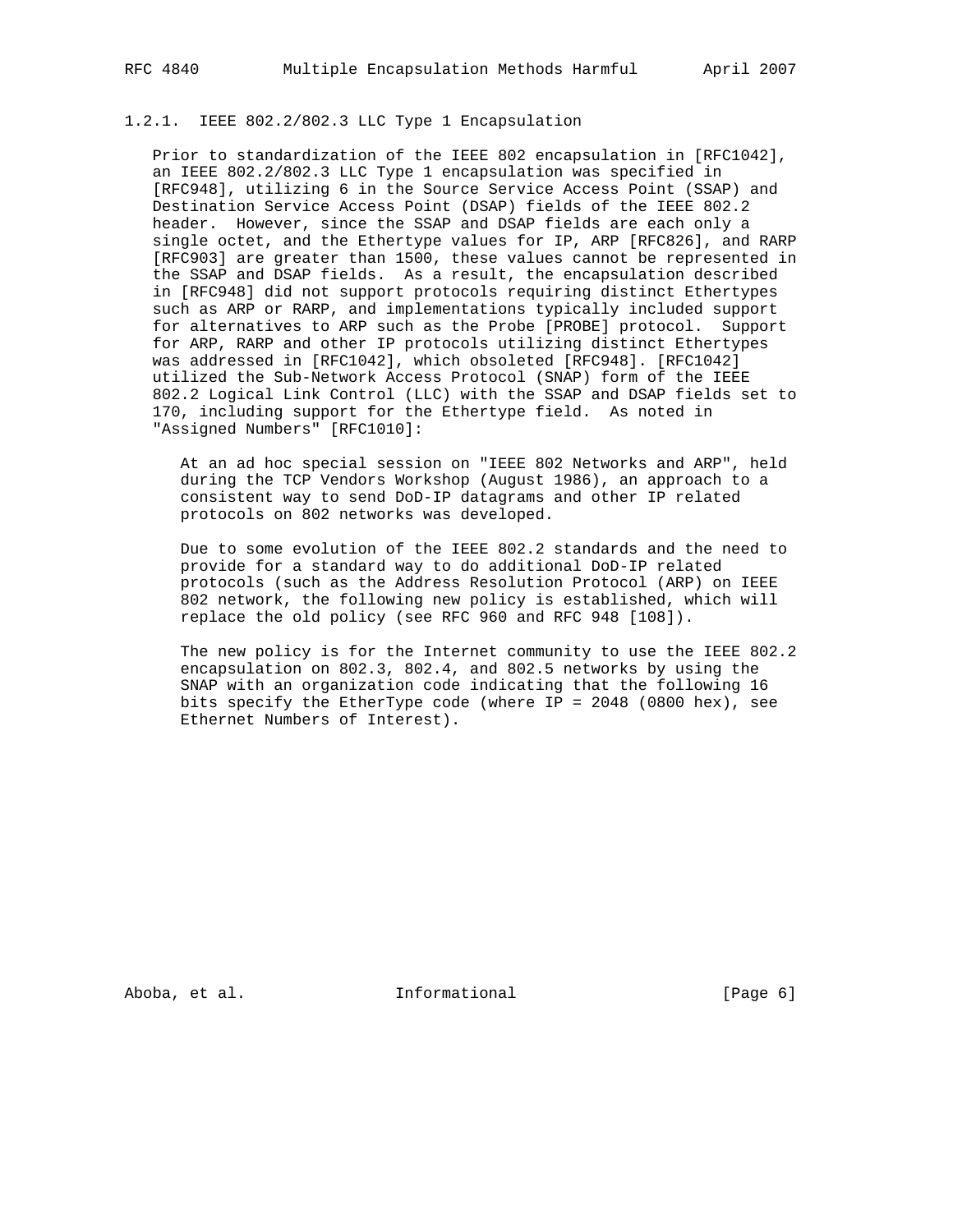Header (1999) and the control of the control of the control of the control of the control of the control of the control of the control of the control of the control of the control of the control of the control of the contr ...--------+---------+---------+<br>MAC Header| Length |  $802.\{3/4/5\}$  MAC ...--------+--------+--------+ +--------+--------+--------+ | Dsap=K1| Ssap=K1| control| 802.2 SAP +--------+--------+--------+ +--------+--------+---------+--------+--------+ |protocol id or org code =K2| Ether Type | 802.2 SNAP +--------+--------+---------+--------+--------+

 The total length of the SAP Header and the SNAP header is 8-octets, making the 802.2 protocol overhead come out on a nice boundary.

 K1 is 170. The IEEE likes to talk about things in little-endian bit transmission order and specifies this value as 01010101. In big-endian order, as used in Internet specifications, this becomes 10101010 binary, or AA hex, or 170 decimal.

K2 is 0 (zero).

The use of the IP LSAP  $(K1 = 6)$  is to be phased out as quickly as possible.

 Many of the issues involved in coexistence of the [RFC948] and [RFC1042] encapsulations are similar to those described in Section 1.2. For example, due to use of different SSAP/DSAP values, the broadcast domain might not include all hosts on the link, and a host would need to determine the appropriate encapsulation prior to sending. However, the lack of support for ARP within the [RFC948] encapsulation created additional interoperability and implementation issues. For example, the lack of support for ARP in [RFC948] implied that implementations supporting both [RFC948] and [RFC894] or [RFC1042] encapsulations would need to implement both ARP and an alternative address resolution mechanism such as Probe. Also, since the address resolution mechanism for [RFC948] implementations was not standardized, interoperability problems would likely have arisen had [RFC948] been widely implemented.

1.2.2. Trailer Encapsulation

 As noted in "Trailer Encapsulations" [RFC893], trailer encapsulation was an optimization developed to minimize memory-to-memory copies on reception. By placing variable-length IP and transport headers at the end of the packet, page alignment of data could be more easily

Aboba, et al. 10 Informational 1000 [Page 7]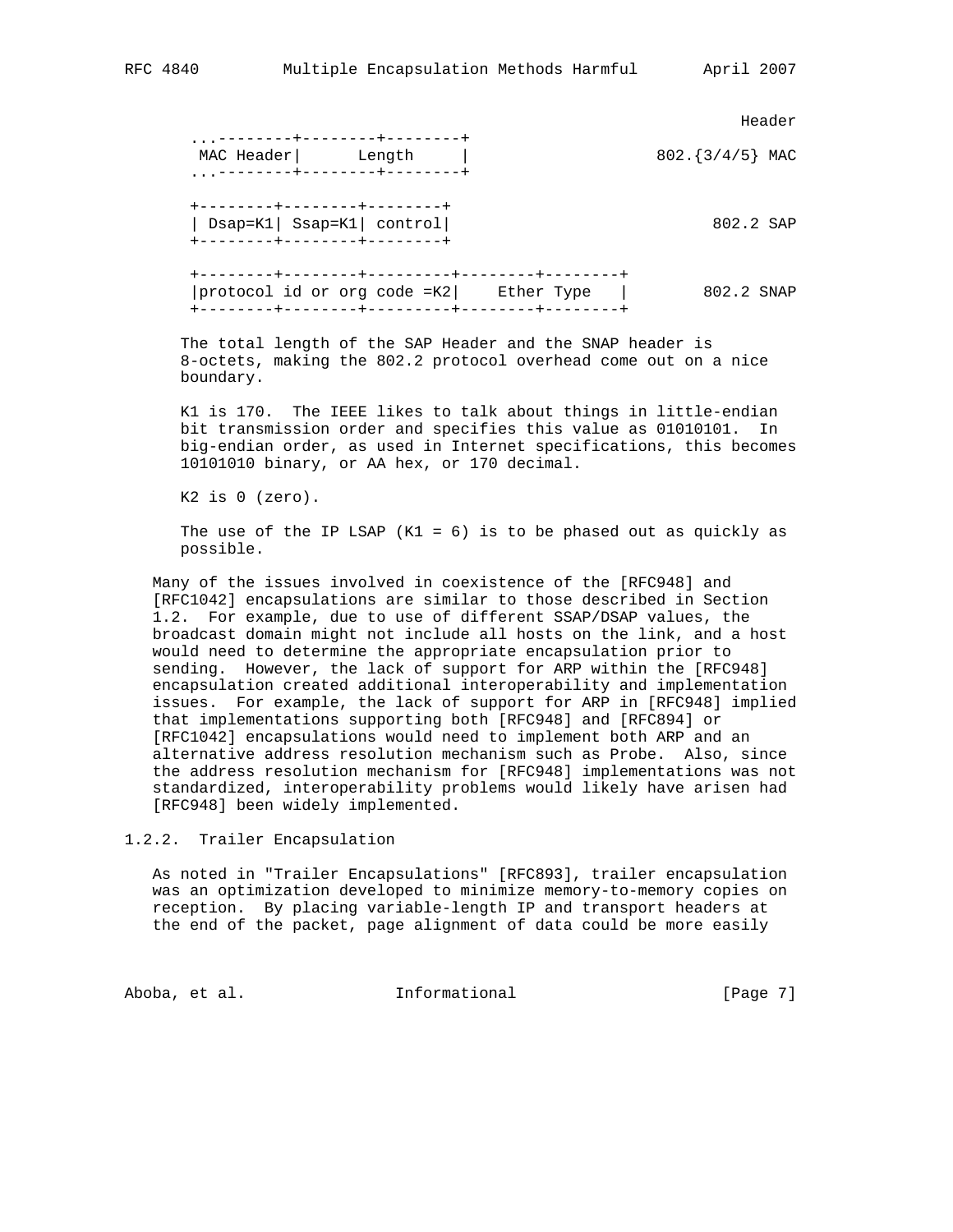maintained. Trailers were implemented in 4.2 Berkeley System Distribution (BSD), among others. While, in theory, trailer encapsulation could have been applied to the Ethernet [RFC894] or IEEE 802 [RFC1042] encapsulations (creating four potential encapsulations of IP!), in practice, trailer encapsulation was only supported for Ethernet. A separate Ethertype was utilized in order to enable IP packets in trailer encapsulation to be distinguished from [RFC894] encapsulation. Since the [RFC948] encapsulation did not support the Ethertype field (or ARP), this mechanism could not have been used in [RFC948] implementations.

 [RFC1122], Section 2.3.1, described the issues with trailer encapsulation:

#### DISCUSSION

 The trailer protocol is a link-layer encapsulation technique that rearranges the data contents of packets sent on the physical network. In some cases, trailers improve the throughput of higher layer protocols by reducing the amount of data copying within the operating system. Higher layer protocols are unaware of trailer use, but both the sending and receiving host MUST understand the protocol if it is used. Improper use of trailers can result in very confusing symptoms. Only packets with specific size attributes are encapsulated using trailers, and typically only a small fraction of the packets being exchanged have these attributes. Thus, if a system using trailers exchanges packets with a system that does not, some packets disappear into a black hole while others are delivered successfully.

#### IMPLEMENTATION:

 On an Ethernet, packets encapsulated with trailers use a distinct Ethernet type [RFC893], and trailer negotiation is performed at the time that ARP is used to discover the link layer address of a destination system.

 Specifically, the ARP exchange is completed in the usual manner using the normal IP protocol type, but a host that wants to speak trailers will send an additional "trailer ARP reply" packet, i.e., an ARP reply that specifies the trailer encapsulation protocol type but otherwise has the format of a normal ARP reply. If a host configured to use trailers receives a trailer ARP reply message from a remote machine, it can add that machine to the list of machines that understand trailers, e.g., by marking the corresponding entry in the ARP cache.

Aboba, et al. 10 Informational 10 100 [Page 8]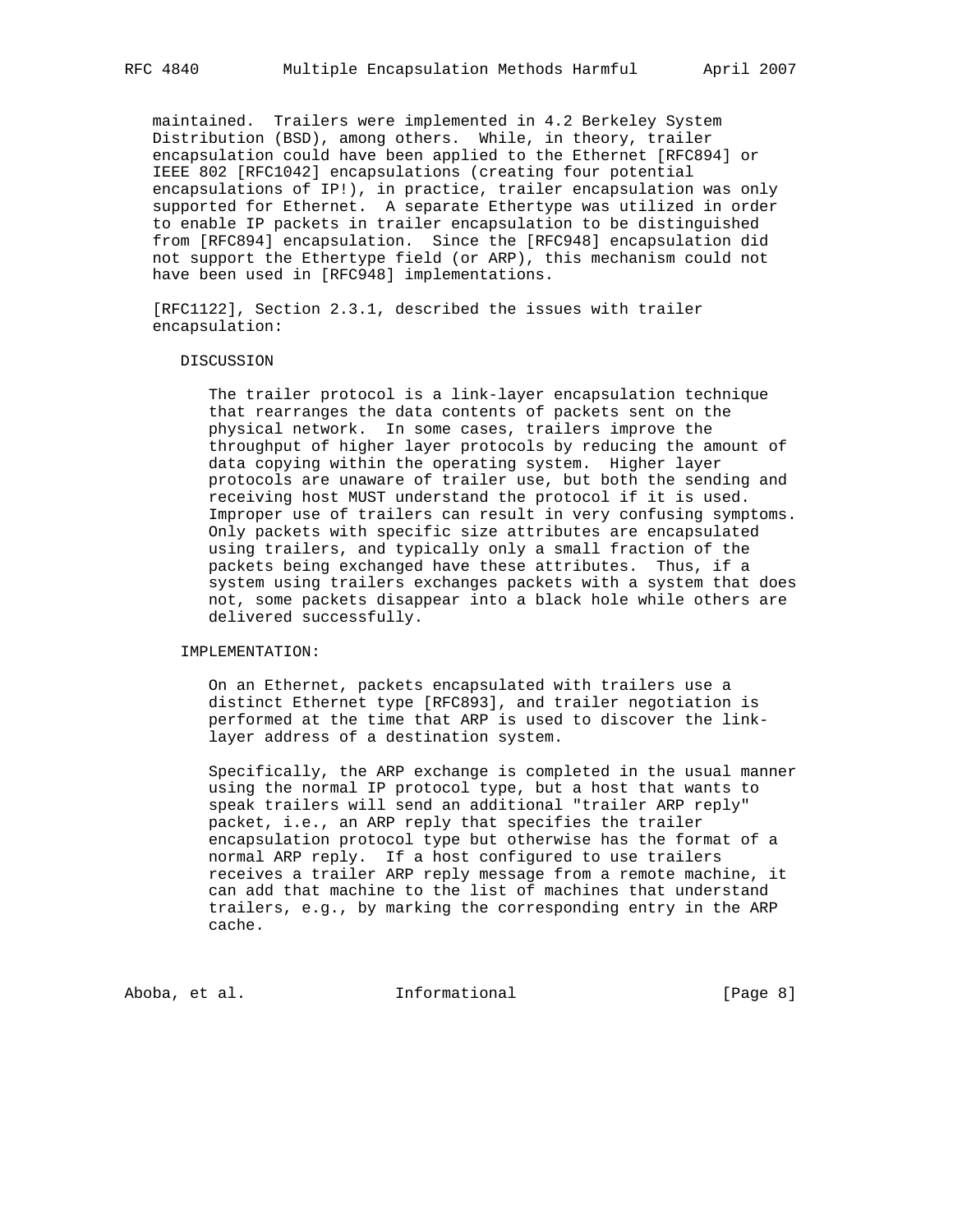Hosts wishing to receive trailers send trailer ARP replies whenever they complete exchanges of normal ARP messages for IP. Thus, a host that received an ARP request for its IP protocol address would send a trailer ARP reply in addition to the normal IP ARP reply; a host that sent the IP ARP request would send a trailer ARP reply when it received the corresponding IP ARP reply. In this way, either the requesting or responding host in an IP ARP exchange may request that it receive trailers.

 This scheme, using extra trailer ARP reply packets rather than sending an ARP request for the trailer protocol type, was designed to avoid a continuous exchange of ARP packets with a misbehaving host that, contrary to any specification or common sense, responded to an ARP reply for trailers with another ARP reply for IP. This problem is avoided by sending a trailer ARP reply in response to an IP ARP reply only when the IP ARP reply answers an outstanding request; this is true when the hardware address for the host is still unknown when the IP ARP reply is received. A trailer ARP reply may always be sent along with an IP ARP reply responding to an IP ARP request.

 Since trailer encapsulation negotiation depends on ARP, it can only be used where all hosts on the link are within the same broadcast domain. It was assumed that all hosts supported sending and receiving ARP packets in standard Ethernet encapsulation [RFC894], so that negotiation between Ethernet and IEEE 802 encapsulations was not required, only negotiation between standard Ethernet [RFC894] and trailer [RFC893] encapsulation. Had hosts supporting trailer encapsulation also supported one or more IEEE 802 framing mechanisms, the negotiation would have been complicated still further. For example, since [RFC948] implementations did not support the Ethertype field or ARP, the trailer negotiation mechanism could not have been utilized, and additional difficulty would have been encountered in distinguishing trailer encapsulated data frames from normally encapsulated frames.

 [RFC1122], Section 2.3.1, provided the following guidance for use of trailer encapsulation:

 The trailer protocol for link-layer encapsulation MAY be used, but only when it has been verified that both systems (host or gateway) involved in the link-layer communication implement trailers. If the system does not dynamically negotiate use of the trailer protocol on a per-destination basis, the default configuration MUST disable the protocol.

Aboba, et al. 10 Informational 1000 [Page 9]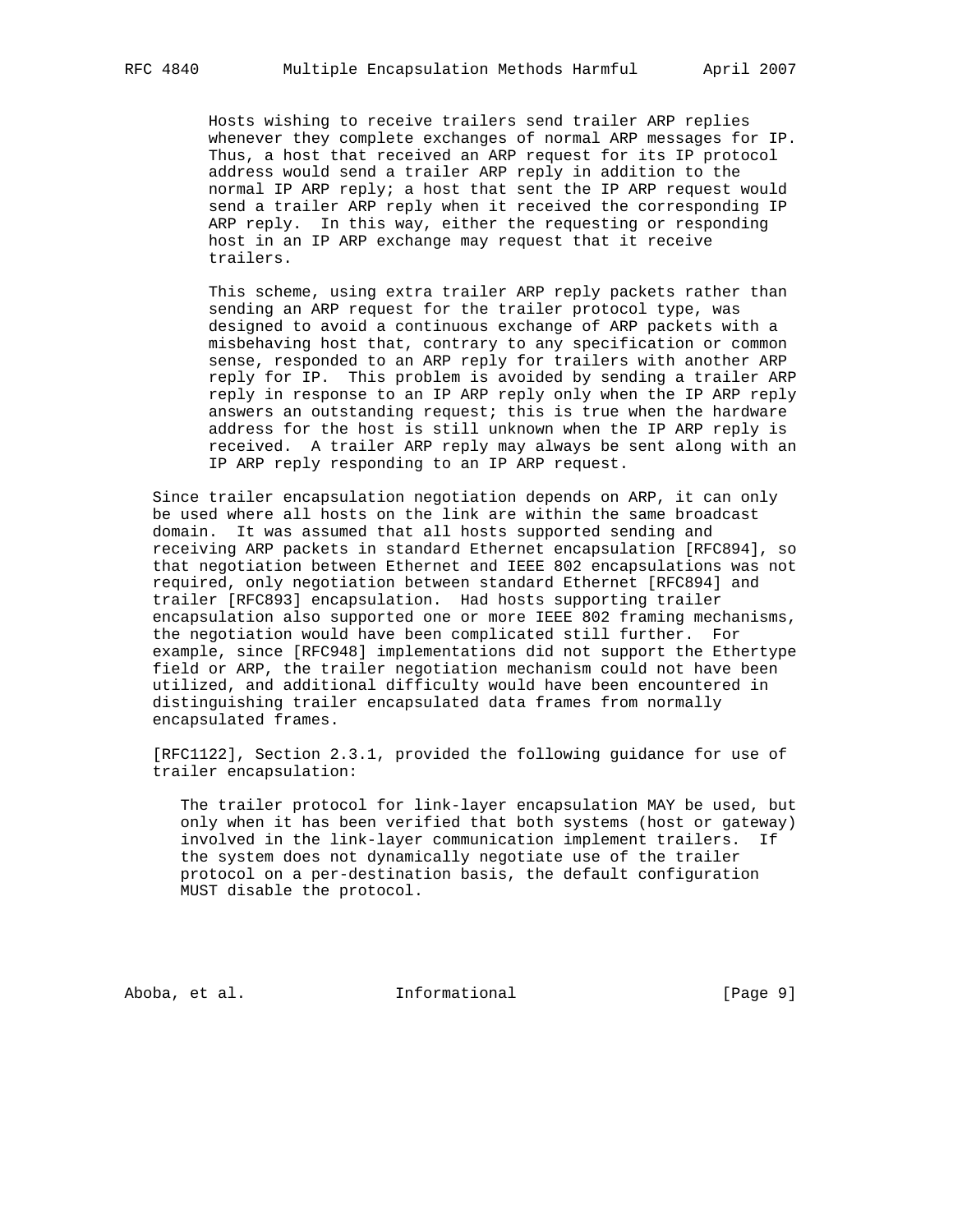4.2BSD did not support dynamic negotiation, only configuration of trailer encapsulation at boot time, and therefore [RFC1122] required that the trailer encapsulation be disabled by default on those systems.

### 1.3. PPP Experience

 PPP can support both encapsulation of IEEE 802 frames as defined in [RFC3518], as well as IPv4 and IPv6 [RFC2472] packets. Multiple compression schemes are also supported.

 In addition to PPP Data Link Layer (DLL) protocol numbers allocated for IPv4 (0x0021), IPv6 (0x0057), and Bridging PDU (0x0031), the following codepoints have been assigned:

- o two for RObust Header Compression (ROHC) [RFC3095]: ROHC small-CID (0x0003) and ROHC large-CID (0x0005)
- o two for Van Jacobson compression [RFC1144]: Compressed TCP/IP (0x002d) and Uncompressed TCP/IP (002f)
- o one for IPv6 Header Compression [RFC2507]: (0x004f)
- o nine for RTP IP Header Compression [RFC3544]: Full Header (0x0061), Compressed TCP (0x0063), Compressed Non TCP (0x0065), UDP 8 (0x0067), RTP 8 (0x0069), Compressed TCP No Delta (0x2063), Context State (0x2065), UDP 16 (0x2067), and RTP 16 (0x2069)

 Although PPP can encapsulate IP packets in multiple ways, typically multiple encapsulation schemes are not operational on the same link, and therefore the issues described in this document rarely arise. For example, while PPP can support both encapsulation of IEEE 802 frames as defined in [RFC3518], as well as IPv4 and IPv6 [RFC2472] packets, in practice, multiple encapsulation mechanisms are not operational on the same link. Similarly, only a single compression scheme is typically negotiated for use on a link.

# 1.4. Potential Mitigations

 In order to mitigate problems arising from multiple encapsulation methods, it may be possible to use switches [IEEE-802.1D.2004] or routers, or to attempt to negotiate the encapsulation method to be used. As described below, neither approach may be completely satisfactory.

Aboba, et al. 10 Informational 10 [Page 10]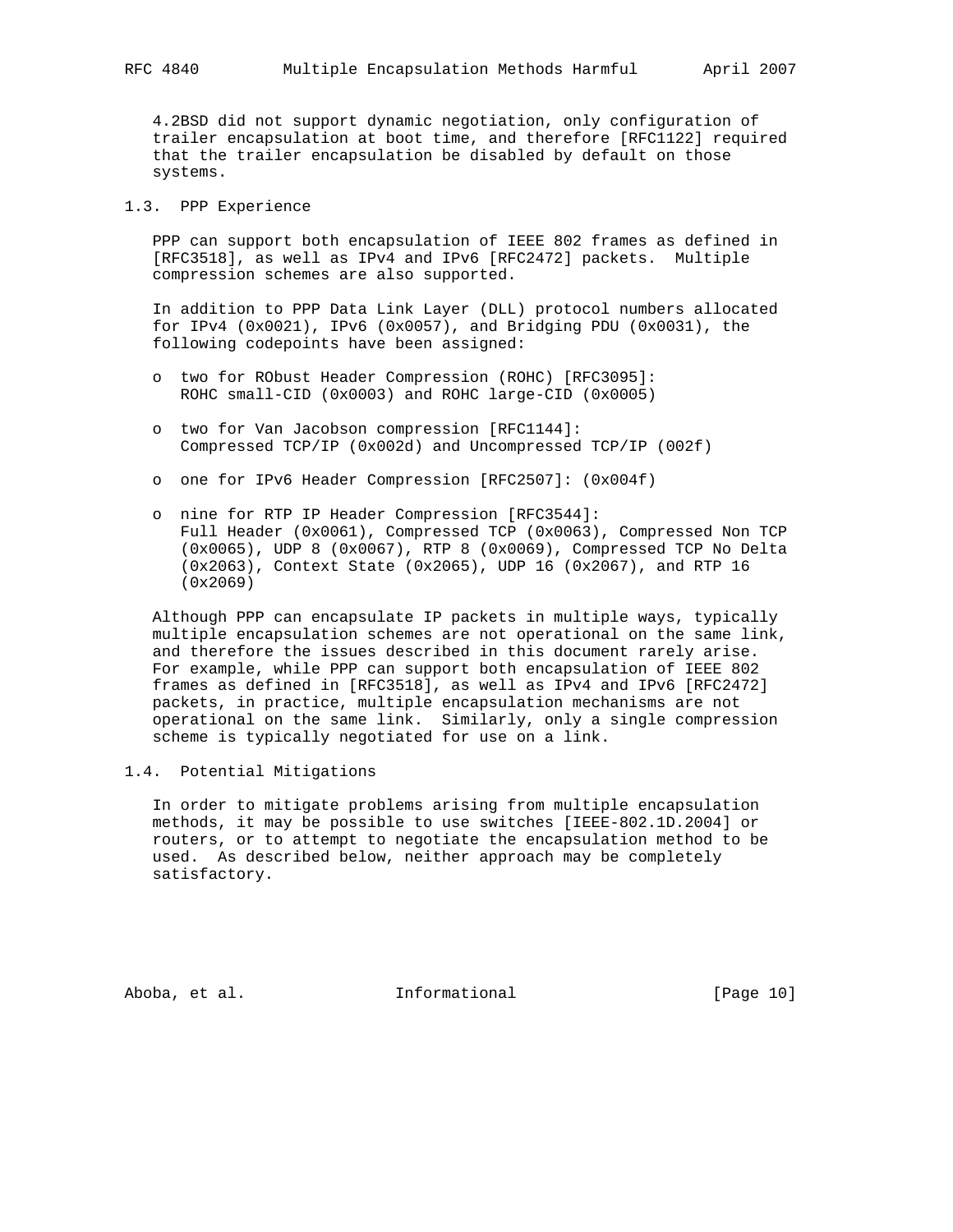The use of switches or routers to enable communication between hosts utilizing multiple encapsulation methods is not a panacea. If separate unicast prefixes are used for each encapsulation, then the choice of encapsulation can be determined from the routing table. If the same unicast prefix is used for each encapsulation method, it is necessary to keep state for each destination host. However, this may not work in situations where hosts using different encapsulations respond to the same anycast address.

 In situations where multiple encapsulation methods are enabled on a single link, negotiation may be supported to allow hosts to determine how to encapsulate a packet for a particular destination host.

 Negotiating the encapsulation above the link layer is potentially problematic since the negotiation itself may need to be carried out using multiple encapsulations. In theory, it is possible to negotiate an encapsulation method by sending negotiation packets over all encapsulation methods supported, and keeping state for each destination host. However, if the encapsulation method must be dynamically negotiated for each new on-link destination, communication to new destinations may be delayed. If most communication is short, and the negotiation requires an extra round trip beyond link-layer address resolution, this can become a noticeable factor in performance. Also, the negotiation may result in consumption of additional bandwidth.

2. Evaluation of Arguments for Multiple Encapsulations

 There are several reasons often given in support of multiple encapsulation methods. We discuss each in turn, below.

### 2.1. Efficiency

 Claim: Multiple encapsulation methods allow for greater efficiency. For example, it has been argued that IEEE 802 or Ethernet encapsulation of IP results in excessive overhead due to the size of the data frame headers, and that this can adversely affect performance on wireless networks, particularly in situations where support of Voice over IP (VoIP) is required.

 Discussion: Even where these performance concerns are valid, solutions exist that do not require defining multiple IP encapsulation methods. For example, links may support Ethernet frame compression so that Ethernet Source and Destination Address fields are not sent with every packet.

 It is possible for link layers to negotiate compression without requiring higher-layer awareness; the Point-to-Point Protocol (PPP)

Aboba, et al. 10. Informational 1. [Page 11]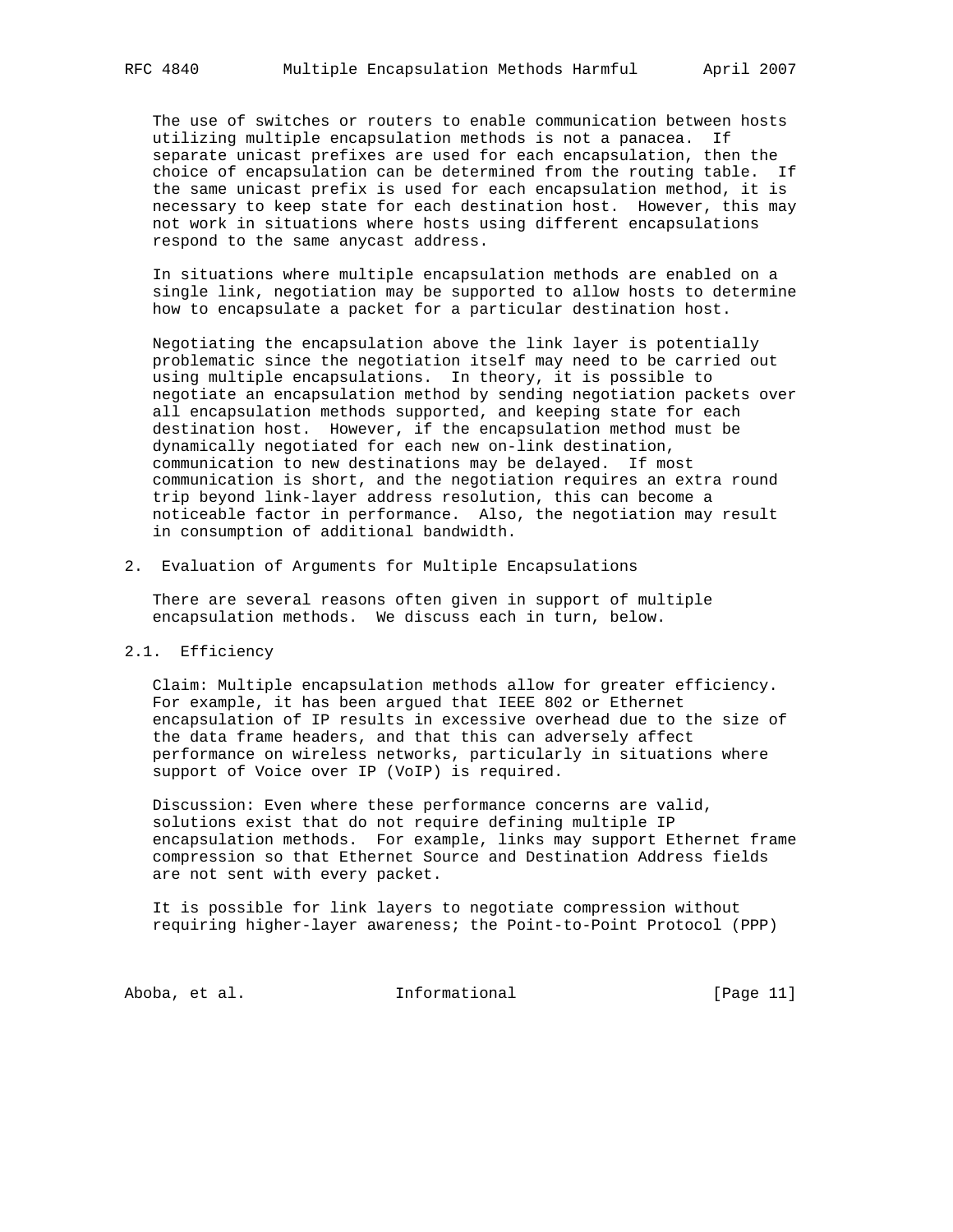[RFC1661] is an example. "The PPP Compression Control Protocol (CCP)" [RFC1962] enables negotiation of data compression mechanisms, and "Robust Header Compression (ROHC) over PPP" [RFC3241] and "IP Header Compression over PPP" [RFC3544] enable negotiation of header compression, without Internet-layer awareness. Any frame can be "decompressed" based on the content of the frame, and prior state based on previous control messages or data frames. Use of compression is a good way to solve the efficiency problem without introducing problems at higher layers.

 There are also situations in which use of multiple encapsulations can degrade performance or result in packet loss. The use of multiple encapsulation methods with differing Maximum Transfer Units (MTUs) can result in differing MTUs for on-link destinations. If the link layer protocol does not provide per-destination MTUs to the IP layer, it will need to use a default MTU; to avoid fragmentation, this must be less than or equal to the minimum MTU of on-link destinations. If the default MTU is too low, the full bandwidth may not be achievable. If the default MTU is too high, packet loss will result unless or until IP Path MTU Discovery is used to discover the correct MTU.

 Recommendation: Where encapsulation is an efficiency issue, use header compression. Where the encapsulation method or the use of compression must be negotiated, negotiation should either be part of bringing up the link, or be piggybacked in the link-layer address resolution exchange; only a single compression scheme should be negotiated on a link. Where the MTU may vary among destinations on the same link, the link-layer protocol should provide a per destination MTU to IP.

### 2.2. Multicast/Broadcast

 Claim: Support for Ethernet encapsulation requires layer 2 support for distribution of IP multicast/broadcast packets. In situations where this is difficult, support for Ethernet is problematic and other encapsulations are necessary.

 Discussion: Irrespective of the encapsulation used, IP packets sent to multicast (IPv4/IPv6) or broadcast (IPv4) addresses need to reach all potential on-link receivers. Use of alternative encapsulations cannot remove this requirement, although there is considerable flexibility in how it can be met. Non-Broadcast Multiple Access (NBMA) networks can still support the broadcast/multicast service via replication of unicast frames.

 Techniques are also available for improving the efficiency of IP multicast/broadcast delivery in wireless networks. In order to be receivable by any host within listening range, an IP

Aboba, et al. 10 Informational 1999 [Page 12]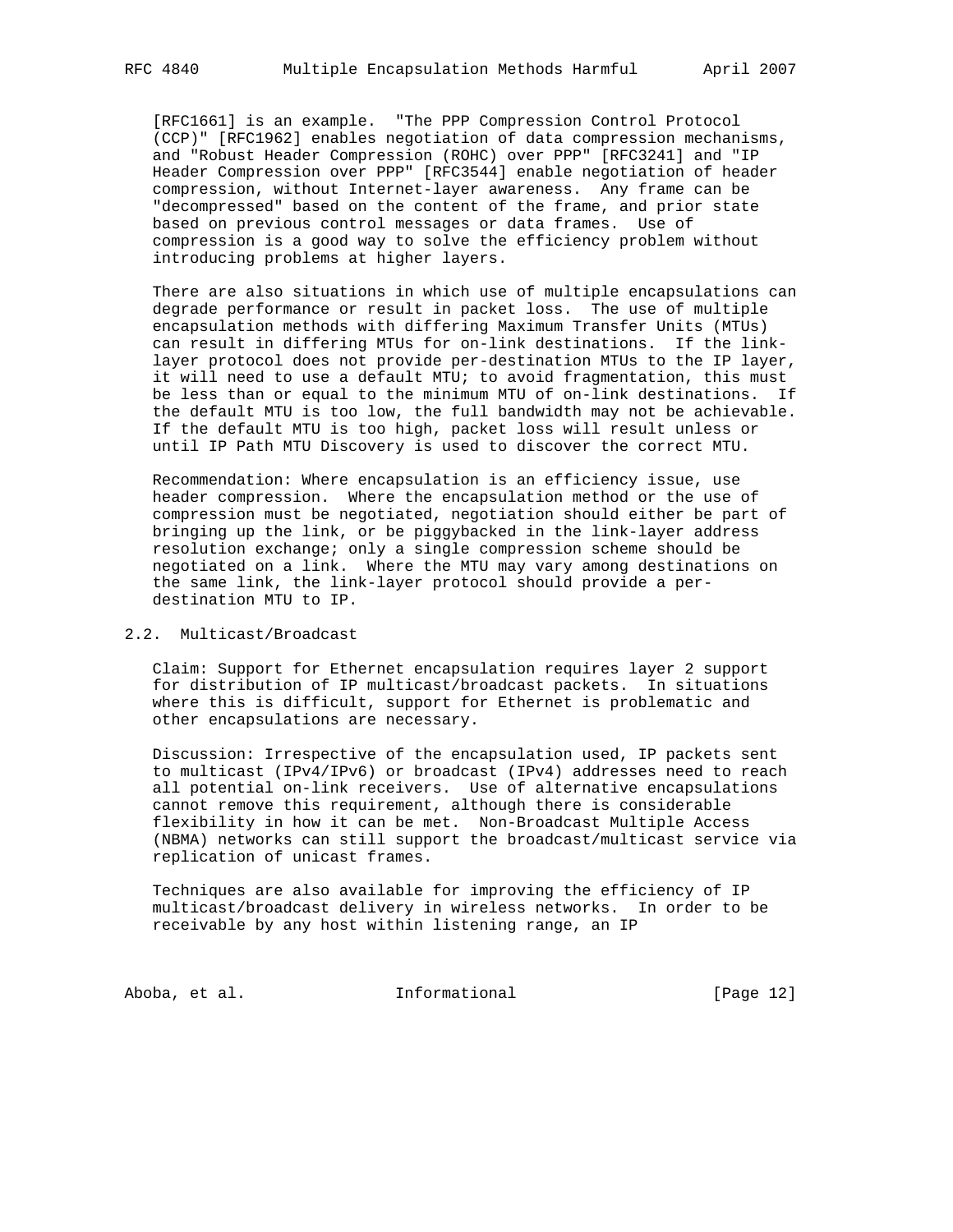multicast/broadcast packet sent as link-layer multicast/broadcast over a wireless link needs to be sent at the lowest rate supported by listeners. If the sender does not keep track of the rates negotiated by group listeners, by default, multicast/broadcast traffic is sent at the lowest supported rate, resulting in increased overhead. However, a sender can also deliver an IP multicast/broadcast packet using unicast frame(s) where this would be more efficient. For example, in IEEE 802.11, multicast/broadcast traffic sent from the Station (STA) to the Access Point (AP) is always sent as unicast, and the AP tracks the negotiated rate for each STA, so that it can send unicast frames at a rate appropriate for each station.

 In order to limit the propagation of link-scope multicast or broadcast traffic, it is possible to assign a separate prefix to each host.

 Unlike broadcasts, which are received by all hosts on the link regardless of the protocol they are running, multicasts only need be received by those hosts belonging to the multicast group. In wired networks, it is possible to avoid forwarding multicast traffic on switch ports without group members, by snooping of Internet Group Management Protocol (IGMP) and Multicast Listener Discovery (MLD) traffic as described in "Considerations for IGMP and MLD Snooping Switches" [RFC4541].

 In wireless media where data rates to specific destinations are negotiated and may vary over a wide range, it may be more efficient to send multiple frames via link-layer unicast than to send a single multicast/broadcast frame. For example, in [IEEE-802.11.2003] multicast/broadcast traffic from the client station (STA) to the Access Point (AP) is sent via link-layer unicast.

 Recommendation: Where support for link-layer multicast/broadcast is problematic, limit the propagation of link-scope multicast and broadcast traffic by assignment of separate prefixes to hosts. In some circumstances, it may be more efficient to distribute multicast/broadcast traffic as multiple link-layer unicast frames.

### 2.3. Multiple Uses

 Claim: No single encapsulation is optimal for all purposes. Therefore, where a link layer is utilized in disparate scenarios (such as both fixed and mobile deployments), multiple encapsulations are a practical requirement.

 Discussion: "Architectural Principles of the Internet" [RFC1958], point 3.2, states:

Aboba, et al. 10 Informational 1999 [Page 13]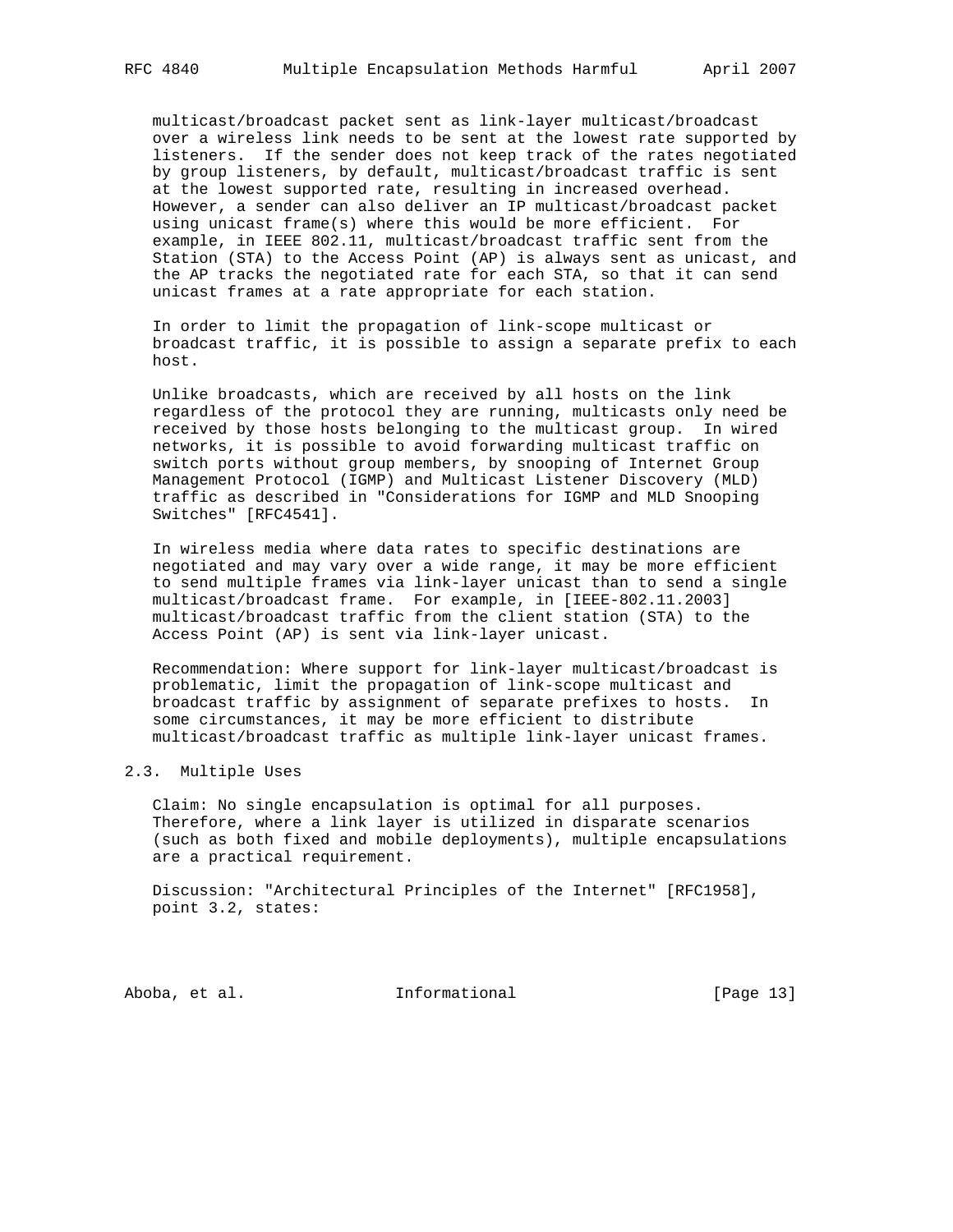If there are several ways of doing the same thing, choose one. If a previous design, in the Internet context or elsewhere, has successfully solved the same problem, choose the same solution unless there is a good technical reason not to. Duplication of the same protocol functionality should be avoided as far as possible, without of course using this argument to reject improvements.

 Existing encapsulations have proven themselves capable of supporting disparate usage scenarios. For example, the Point-to-Point Protocol (PPP) has been utilized by wireless link layers such as General Packet Radio Service (GPRS), as well as in wired networks in applications such as "PPP over SONET/SDH" [RFC2615]. PPP can even support bridging, as described in "Point-to-Point Protocol (PPP) Bridging Control Protocol (BCP)" [RFC3518].

 Similarly, Ethernet encapsulation has been used in wired networks as well as Wireless Local Area Networks (WLANs) such as IEEE 802.11 [IEEE-802.11.2003]. Ethernet can also support Virtual LANs (VLANs) and Quality of Service (QoS) [IEEE-802.1Q.2003].

 Therefore, disparate usage scenarios can be addressed by choosing a single encapsulation, rather than multiple encapsulations. Where an existing encapsulation is suitable, this is preferable to creating a new encapsulation.

 Where encapsulations other than IP over Point-to-Point Protocol (PPP) [RFC1661], Ethernet, or IEEE 802 are supported, difficulties in operating system integration can lead to interoperability problems.

 In order to take advantage of operating system support for IP encapsulation over PPP, Ethernet, or IEEE 802, it may be tempting for a driver supporting an alternative encapsulation to emulate PPP, Ethernet, or IEEE 802 support. Typically, PPP emulation requires that the driver implement PPP, enabling translation of PPP control and data frames to the equivalent native facilities. Similarly, Ethernet or IEEE 802 emulation typically requires that the driver implement Dynamic Host Configuration Protocol (DHCP) v4 or v6, Router Solicitation/Router Advertisement (RS/RA), Address Resolution Protocol (ARP), or IPv6 Neighbor Discovery (ND) in order to enable translation of these frames to and from native facilities.

 Where drivers are implemented in kernel mode, the work required to provide faithful emulation may be substantial. This creates the temptation to cut corners, potentially resulting in interoperability problems.

Aboba, et al. 10 Informational 1999 [Page 14]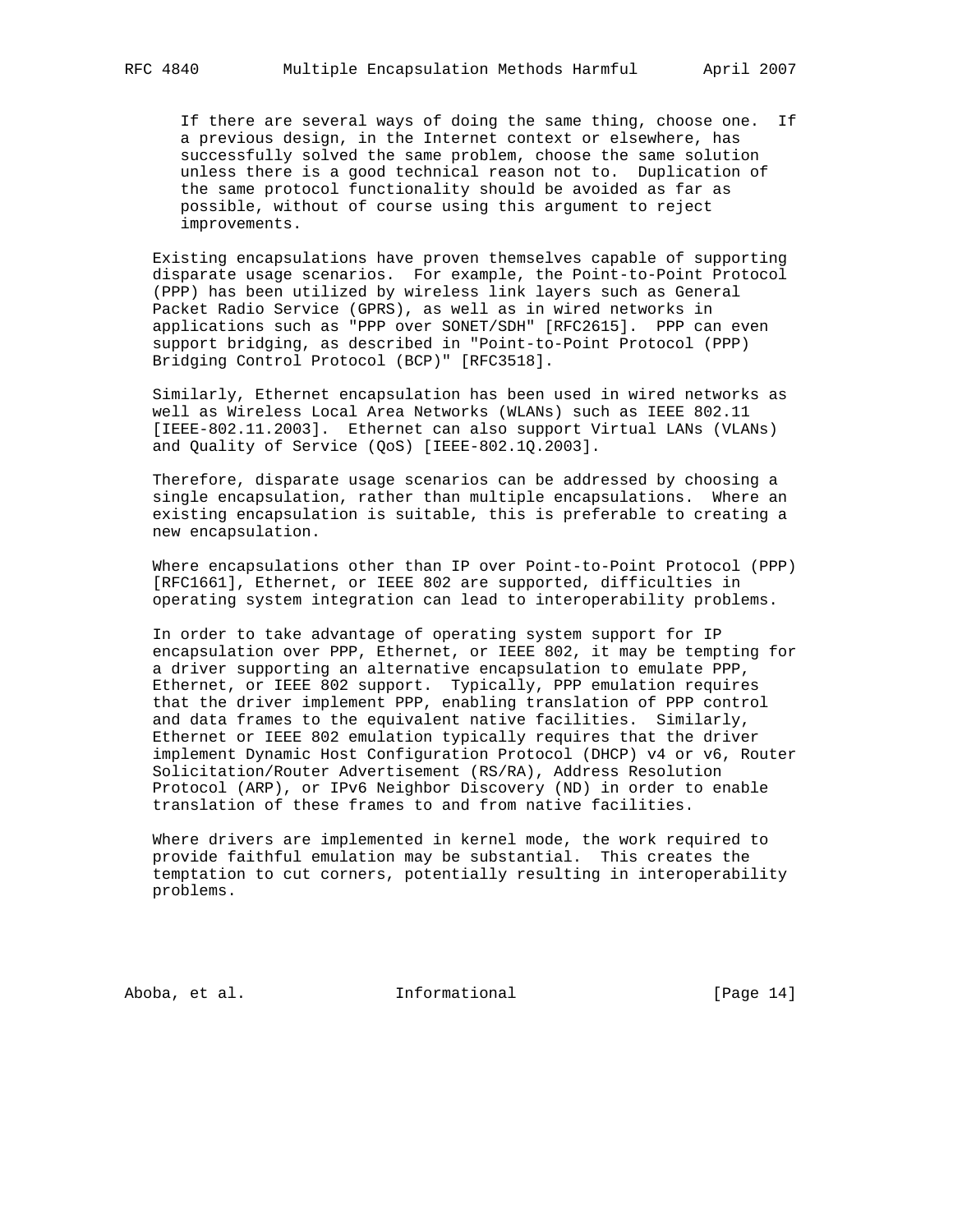For example, it might be tempting for driver implementations to neglect IPv6 support. A driver emulating PPP might support only IP Control Protocol (IPCP), but not IPCPv6; a driver emulating Ethernet or IEEE 802 might support only DHCPv4 and ARP, but not DHCPv6, RS/RA, or ND. As a result, an IPv6 host connecting to a network supporting IPv6 might find itself unable to use IPv6 due to lack of driver support.

 Recommendation: Support a single existing encapsulation where possible. Emulation of PPP, Ethernet, or IEEE 802 on top of alternative encapsulations should be avoided.

3. Additional Issues

 There are a number of additional issues arising from use of multiple encapsulation methods, as hinted at in Section 1. We discuss each of these below.

3.1. Generality

 Link-layer protocols such as [IEEE-802.1A.1990] and [DIX] inherently support the ability to add support for a new packet type without modification to the link-layer protocol.

 IEEE 802.16 [IEEE-802.16.2004] splits the Media Access Control (MAC) layer into a number of sublayers. For the uppermost of these, the standard defines the concept of a service-specific Convergence Sublayer (CS). The two underlying sublayers (the MAC Common Part Sublayer and the Security Sublayer) provide common services for all instantiations of the CS.

While [IEEE-802.16.2004] defined support for the Asynchronous Transfer Mode (ATM) CS and the Packet CS for raw IPv4, raw IPv6, and Ethernet with a choice of six different classifiers, [IEEE-802.16e.2005] added support for raw and Ethernet-framed ROHC Enhanced Compressed RTP (ECRTP) compressed packets. As a result, [IEEE-802.16e.2005] defines the ATM CS and multiple versions of the Packet CS for the transmission of raw IPv4, raw IPv6, 802.3/Ethernet, 802.1Q VLAN, IPv4 over 802.3/Ethernet, IPv6 over 802.3/Ethernet, IPv4 over 802.1Q VLAN, IPv6 over 802.1Q VLAN, raw ROHC-compressed packets, raw ECRTP-compressed packets, ROHC-compressed packets over 802.3/Ethernet. and ECRTP-compressed packets over 802.3/Ethernet.

 As noted in [Generic], [IEEE-802.16.2004] appears to imply that the standard will need to be modified to support new packet types:

Aboba, et al. 10 Informational 1999 [Page 15]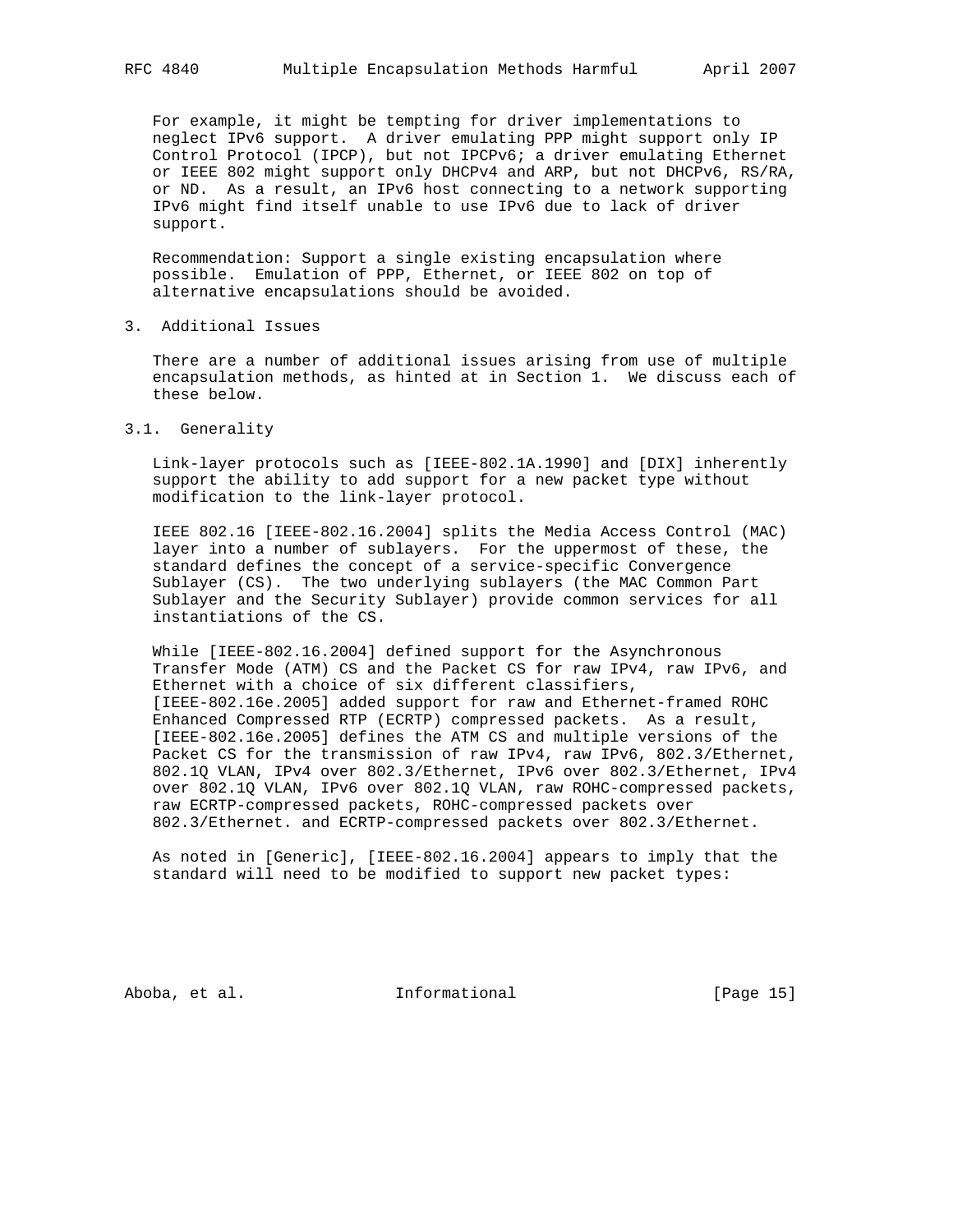We are concerned that the 802.16 protocol cannot easily be extendable to transport new protocols over the 802.16 air interface. It would appear that a Convergence Sublayer is needed for every type of protocol transported over the 802.16 MAC. Every time a new protocol type needs to be transported over the 802.16 air interface, the 802.16 standard needs to be modified to define a new CS type. We need to have a generic Packet Convergence Sublayer that can support multi-protocols and which does not require further modification to the 802.16 standard to support new protocols. We believe that this was the original intention of the Packet CS. Furthermore, we believe it is difficult for the industry to agree on a set of CS's that all devices must implement to claim "compliance".

 The use of IP and/or upper-layer protocol specific classification and encapsulation methods, rather than a 'neutral' general purpose encapsulation, may give rise to a number of undesirable effects explored in the following subsections.

 If the link layer does not provide a general purpose encapsulation method, deployment of new IP and/or upper-layer protocols will be dependent on deployment of the corresponding new encapsulation support in the link layer.

 Even if a single encapsulation method is used, problems can still occur if demultiplexing of ARP, IPv4, IPv6, and any other protocols in use, is not supported at the link layer. While it is possible to demultiplex such packets based on the Version field (first four bits on the packet), this assumes that IPv4-only implementations will be able to properly handle IPv6 packets. As a result, a more robust design is to demultiplex protocols in the link layer, such as by assigning a different protocol type, as is done in IEEE 802 media where a Type of 0x0800 is used for IPv4, and 0x86DD for IPv6.

 Recommendations: Link-layer protocols should enable network packets (IPv4, IPv6, ARP, etc.) to be demultiplexed in the link layer.

### 3.2. Layer Interdependence

 Within IEEE 802.16, the process by which frames are selected for transmission on a connection identifier (CID) is known as "classification". Fields in the Ethernet, IP, and UDP/TCP headers can be used for classification; for a particular CS, a defined subset of header fields may be applied for that purpose.

 Utilizing IP and/or upper layer headers in link-layer classification will almost inevitably lead to interdependencies between link-layer and upper-layer specifications. Although this might appear to be

Aboba, et al. 10 1nformational 1999 [Page 16]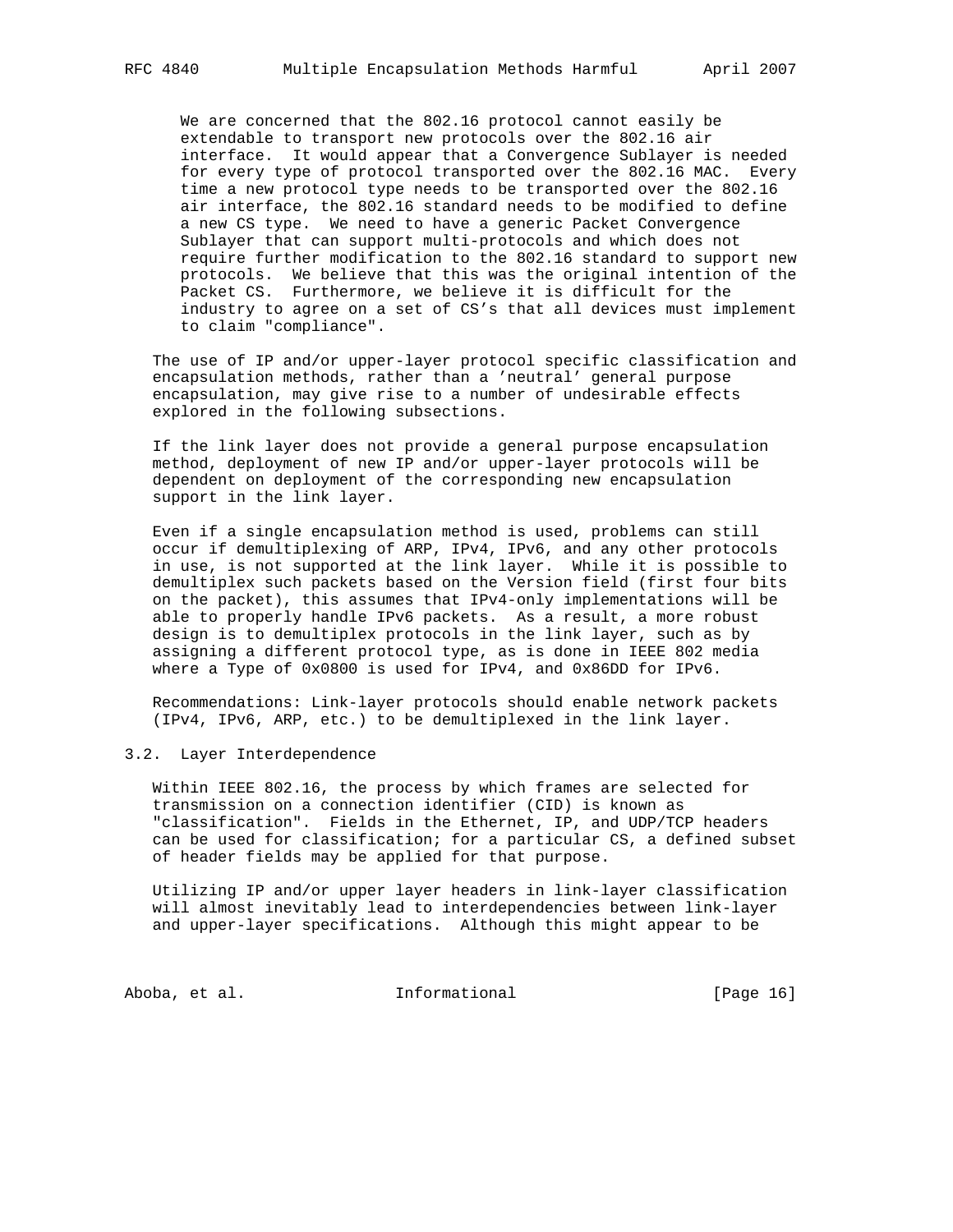desirable in terms of providing a highly specific (and hence interoperable) mapping between the capabilities provided by the link layer (e.g., quality-of-service support) and those that are needed by upper layers, this sort of capability is probably better provided by a more comprehensive service interface (Application Programming Interface) in conjunction with a single encapsulation mechanism.

 IPv6, in particular, provides an extensible header system. An upper-layer-specific classification scheme would still have to provide a degree of generality in order to cope with future extensions of IPv6 that might wish to make use of some of the link layer services already provided.

 Recommendations: Upper-layer-specific classification schemes should be avoided.

#### 3.3. Inspection of Payload Contents

 If a classification scheme utilizing higher-layer headers proposes to inspect the contents of the packet being encapsulated (e.g., IEEE 802.16 IP CS mechanisms for determining the connection identifier (CID) to use to transmit a packet), the fields available for inspection may be limited if the packet is compressed or encrypted before passing to the link layer. This may prevent the link layer from utilizing existing compression mechanisms, such as Van Jacobson Compression [RFC1144], ROHC [RFC3095][RFC3759], Compressed RTP (CRTP) [RFC2508], Enhanced Compressed RTP (ECRTP) [RFC3545], or IP Header Compression [RFC2507].

 Recommendations: Link-layer classification schemes should not rely on the contents of higher-layer headers.

#### 3.4. Interoperability Guidance

 In situations where multiple encapsulation methods are operational and capable of carrying IP traffic, interoperability problems are possible in the absence of clear implementation guidelines. For example, there is no guarantee that other hosts on the link will support the same set of encapsulation methods, or that if they do, that their routing tables will result in identical preferences.

 In IEEE 802.16, the Subscriber Station (SS) indicates the Convergence Sublayers it supports to the Base Station (BS), which selects from the list one or more that it will support on the link. Therefore, it is possible for multiple CSes to be operational.

 Note that IEEE 802.16 does not provide multiple encapsulation methods for the same kind of data payload; it defines exactly one

Aboba, et al. 10. Informational 1. [Page 17]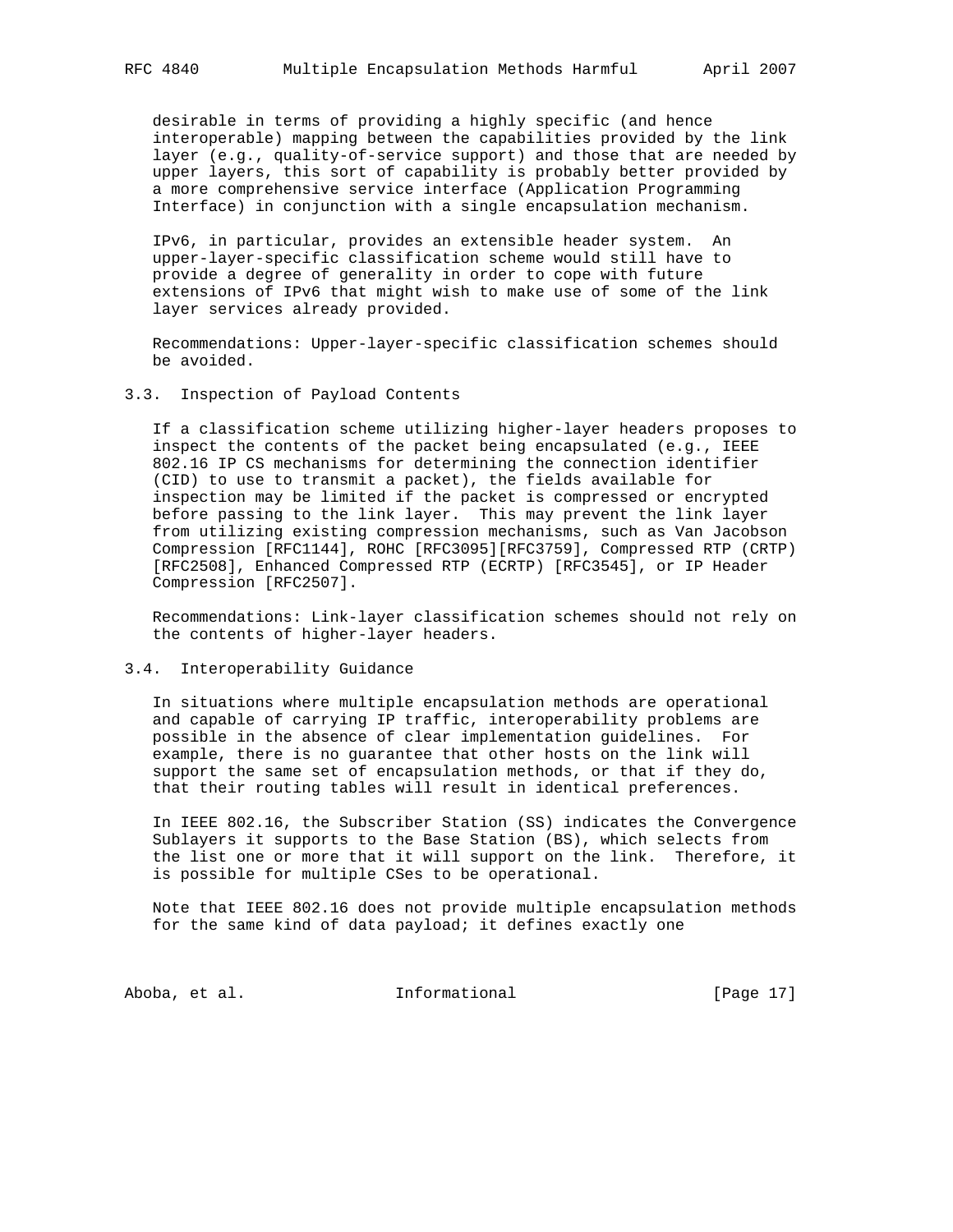encapsulation scheme for each data payload. For example, there is one way to encapsulate a raw IPv4 packet into an IEEE 802.16 MAC frame, one encapsulation scheme for a raw IPv6 packet, etc. There is also one way to encapsulate an Ethernet frame, even when there are multiple possibilities for classifying an Ethernet frame for forwarding over a connection identifier (CID). Since support for multiple CSes enables IEEE 802.16 to encapsulate layer 2 frames as well as layer 3 packets, IP packets may be directly encapsulated in IEEE 802.16 MAC frames as well as framed with Ethernet headers in IEEE 802.16 MAC frames. Where CSes supporting both layer 2 frames as well as layer 3 packets are operational on the same link, a number of issues may arise, including:

Use of Address Resolution Protocol (ARP)

 Where both IPv4 CS and Ethernet CS are operational on the same link, it may not be obvious how address resolution should be implemented. For example, should an ARP frame be encapsulated over the Ethernet CS, or should alternative mechanisms be used for address resolution, utilizing the IPv4 CS?

Data Frame Encapsulation

 When sending an IP packet, which CS should be used? Where multiple encapsulations are operational, multiple connection identifiers (CIDs) will also be present. The issue can therefore be treated as a multi-homing problem, with each CID constituting its own interface. Since a given CID may have associated bandwidth or quality-of-service constraints, routing metrics could be adjusted to take this into account, allowing the routing layer to choose based on which CID (and encapsulation) appears more attractive.

 This could lead to interoperability problems or routing asymmetry. For example, consider the effects on IPv6 Neighbor Discovery:

- (a) If hosts choose to send IPv6 Neighbor Discovery traffic on different CSes, it is possible that a host sending an IPv6 Neighbor Discovery packet will not receive a reply, even though the target host is reachable over another CS.
- (b) Where hosts all support the same set of CSes, but have different routing preferences, it is possible for a host to send an IPv6 Neighbor Discovery packet over one CS and receive a reply over another CS.

 Recommendations: Given these issues, it is strongly recommended that only a single kind of CS supporting a single encapsulation method should be usable on a particular link.

Aboba, et al. 10 Informational 1999 [Page 18]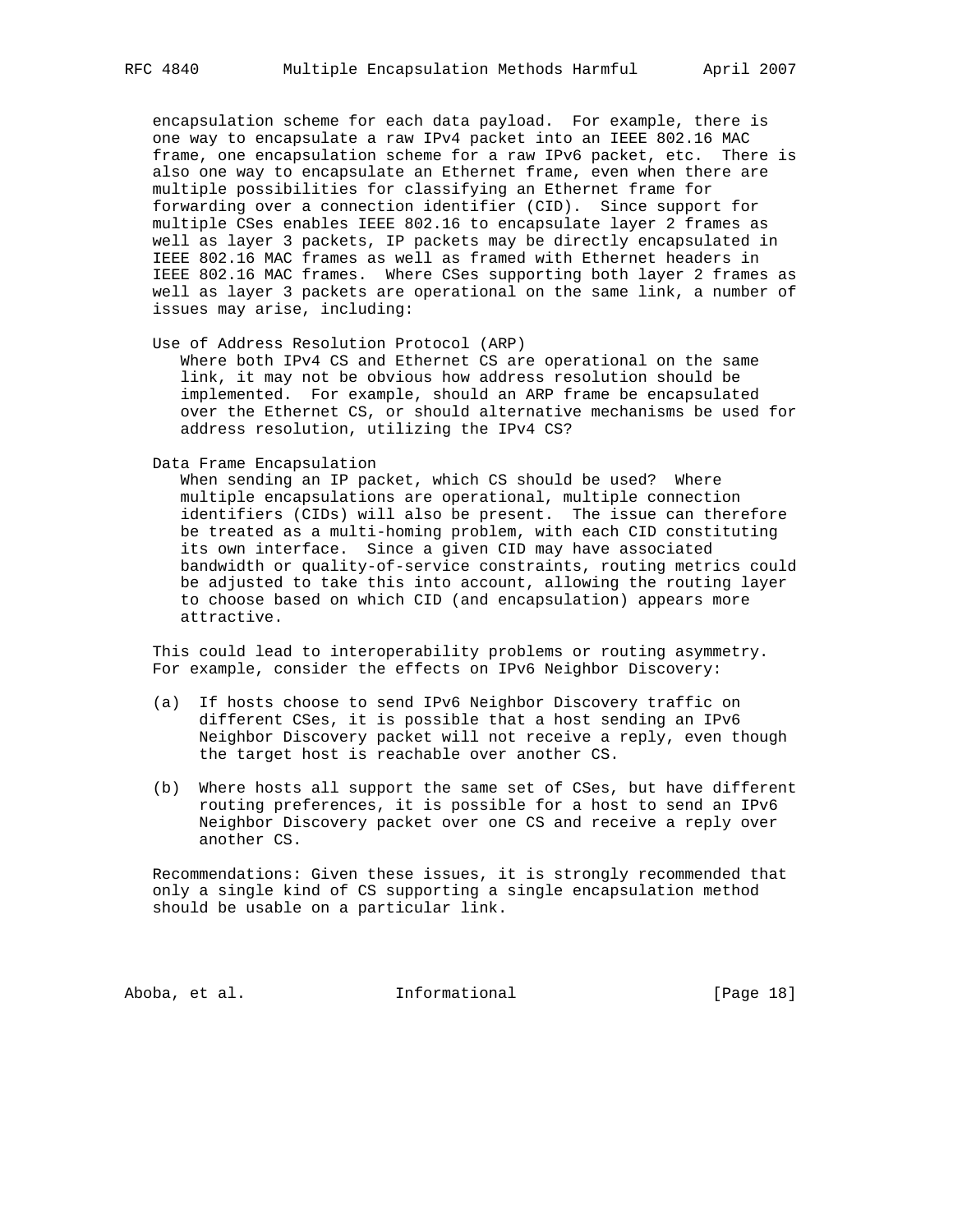#### 3.5. Service Consistency

 If a link-layer protocol provides multiple encapsulation methods, the services offered to the IP-layer and upper-layer protocols may differ qualitatively between the different encapsulation methods. For example, the 802.16 [IEEE-802.16.2004] link-layer protocol offers both 'native' encapsulation for raw IPv4 and IPv6 packets, and Ethernet encapsulation. In the raw case, the IP layer can be directly mapped to the quality-of-service (QoS) capabilities of the IEEE 802.16 transmission channels, whereas using the Ethernet encapsulation, an IP-over-Ethernet CS has to be deployed to circumvent the mapping of the IP QoS to the Ethernet header fields to avoid the limitations of Ethernet QoS. Consequently, the service offered to an application depends on the classification method employed and may be inconsistent between sessions. This may be confusing for the user and the application.

 Recommendations: If multiple encapsulation methods for IP packets on a single link-layer technology are deemed to be necessary, care should be taken to match the services available between encapsulation methods as closely as possible.

### 3.6. Implementation Complexity

 Support of multiple encapsulation methods results in additional implementation complexity. Lack of uniform encapsulation support also results in potential interoperability problems. To avoid interoperability issues, devices with limited resources may be required to implement multiple encapsulation mechanisms, which may not be practical.

 When encapsulation methods require hardware support, implementations may choose to support different encapsulation sets, resulting in market fragmentation. This can prevent users from benefiting from economies of scale, precluding some uses of the technology entirely.

 Recommendations: Choose a single encapsulation mechanism that is mandatory to implement for both sending and receiving, and make that encapsulation mechanism the default for sending.

### 3.7. Negotiation

 The complexity of negotiation within ARP or IP can be reduced by performing encapsulation negotiation within the link layer.

 However, unless the link layer allows the negotiation of the encapsulation between any two hosts, interoperability problems can still result if more than one encapsulation is possible on a given

Aboba, et al. 10 Informational 19 [Page 19]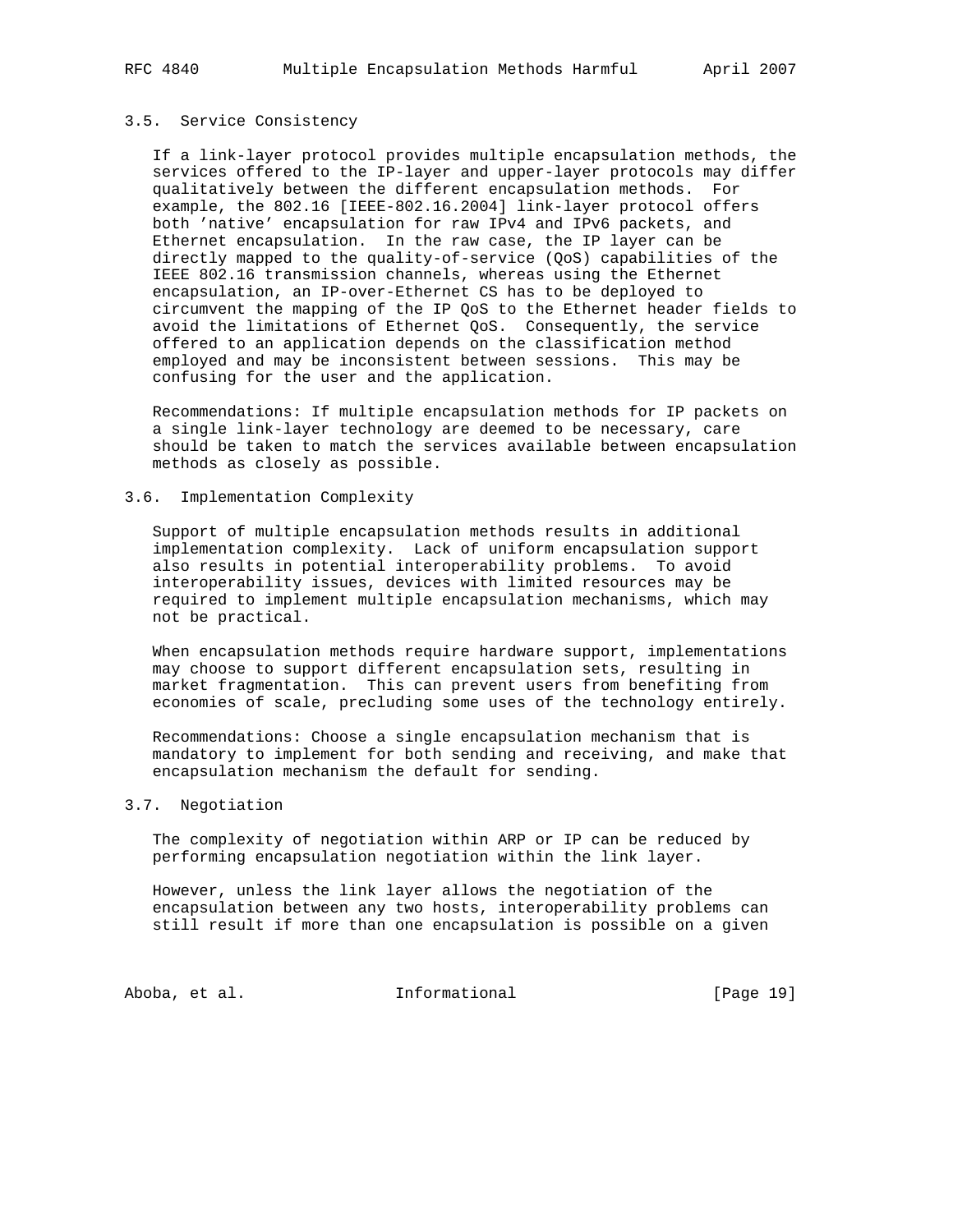link. In general, a host cannot assume that all other hosts on a link support the same set of encapsulation methods, so that unless a link-layer protocol only supports point-to-point communication, negotiation of multiple potential encapsulation methods will be problematic. To avoid this problem, it is desirable for link-layer encapsulation negotiation to determine a single IP encapsulation, not merely to indicate which encapsulation methods are possible.

 Recommendations: Encapsulation negotiation is best handled in the link layer. In order to avoid dependencies on the data frame encapsulation mechanism, it is preferable for the negotiation to be carried out using management frames, if they are supported. If multiple encapsulations are required and negotiation is provided, then the negotiation should result in a single encapsulation method being negotiated on the link.

### 3.8. Roaming

 Where a mobile node roams between base stations or to a fixed infrastructure, and the base stations and fixed infrastructure do not all support the same set of encapsulations, then it may be necessary to alter the encapsulation method, potentially in mid-conversation. Even if the change can be handled seamlessly at the link and IP layer so that applications are not affected, unless the services offered over the different encapsulations are equivalent (see Section 3.5), the service experienced by the application may change as the mobile node crosses boundaries. If the service is significantly different, it might even require 'in-flight' renegotiation, which most applications are not equipped to manage.

 Recommendations: Ensure uniformity of the encapsulation set (preferably only a single encapsulation) within a given mobile domain, between mobile domains, and between mobile domains and fixed infrastructure. If a link layer protocol offers multiple encapsulation methods for IP packets, it is strongly recommended that only one of these encapsulation methods should be in use on any given link or within a single wireless transmission domain.

4. Security Considerations

 The use of multiple encapsulation methods does not appear to have significant security implications.

 An attacker might be able to utilize an encapsulation method that was not in normal use on a link to cause a denial-of-service attack, which would exhaust the processing resources of interfaces if packets utilizing this encapsulation were passed up the stack to any significant degree before being discarded.

Aboba, et al. Informational [Page 20]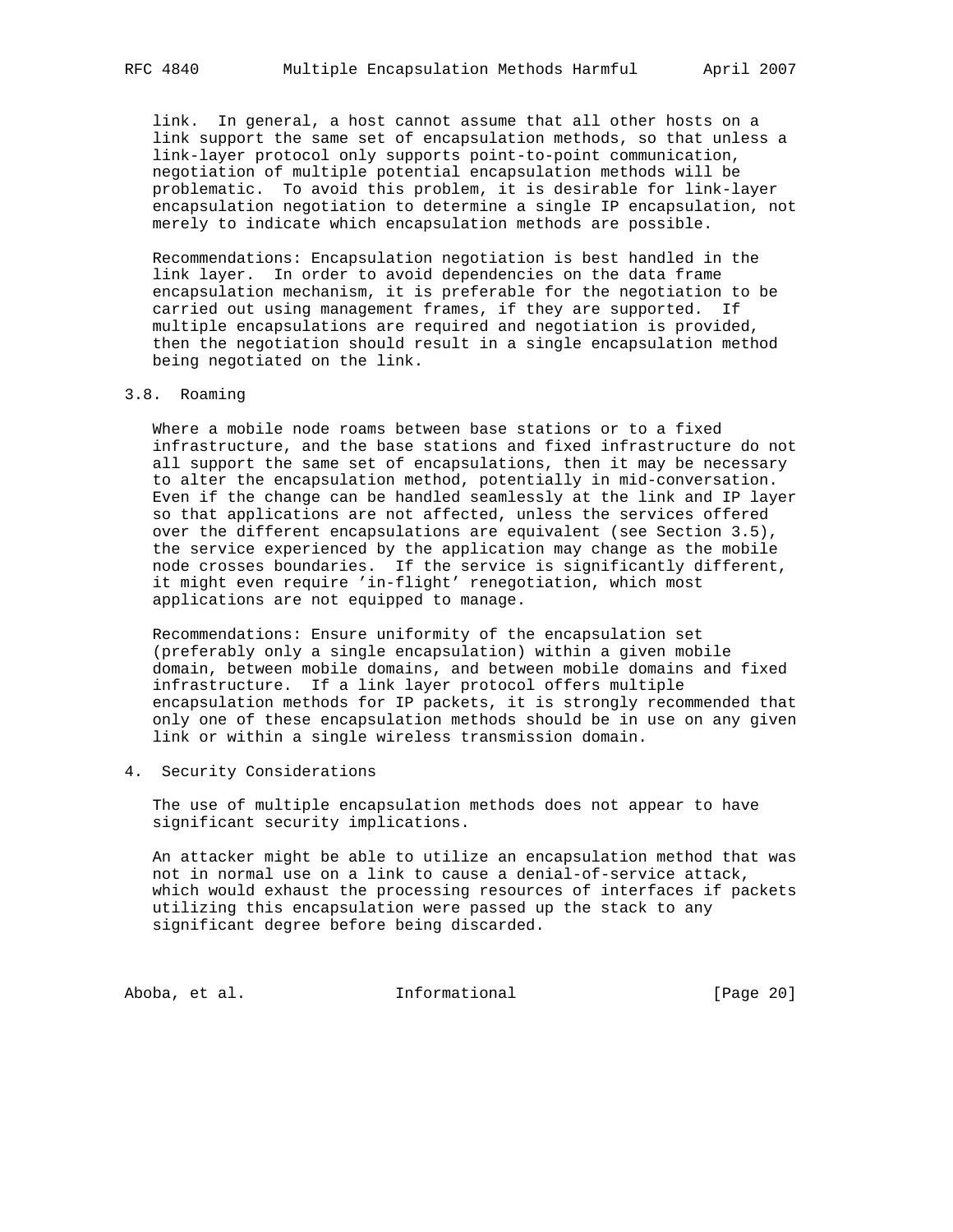An attacker might be able to force a more cumbersome encapsulation method between two endpoints, even when a lighter weight one is available, hence forcing higher resource consumption on the link and within those endpoints, or causing fragmentation. Since IP fragments are more difficult to classify than non-fragments, this may result in packet loss or may even expose security vulnerabilities [WEP].

 If different methods have different security properties, an attacker might be able to force a less secure method as an elevation path to get access to some other resource or data. Similarly, if one method is rarely used, that method is potentially more likely to have exploitable implementation bugs.

 Since lower-layer classification methods may need to inspect fields in the packet being encapsulated, this might deter the deployment of end-to-end security, which is undesirable. Where encryption of upper layer headers (e.g., IPsec tunnel mode) is required, this may obscure headers required for classification. As a result, it may be necessary for all encrypted traffic to flow over a single connection.

#### 5. Conclusion

 The use of multiple encapsulation methods on the same link is problematic, as discussed above.

 Although multiple IP encapsulation methods were defined on Ethernet cabling, recent implementations support only the Ethernet encapsulation of IPv4 defined in [RFC894]. In order to avoid a repeat of the experience with IPv4, for operation of IPv6 on IEEE 802.3 media, only the Ethernet encapsulation was defined in "A Method for the Transmission of IPv6 Packets over Ethernet Networks" [RFC1972], later updated in [RFC2464].

 In addition to the recommendations given earlier, we give the following general recommendations to avoid problems resulting from use of multiple IP encapsulation methods:

 When developing standards for encapsulating IP packets on a link layer technology, it is desirable that only a single encapsulation method should be standardized for each link-layer technology.

 If a link-layer protocol offers multiple encapsulation methods for IP packets, it is strongly recommended that only one of these encapsulation methods should be in use within any given link.

 Where multiple encapsulation methods are supported on a link, a single encapsulation should be mandatory to implement for send and receive.

Aboba, et al. Informational [Page 21]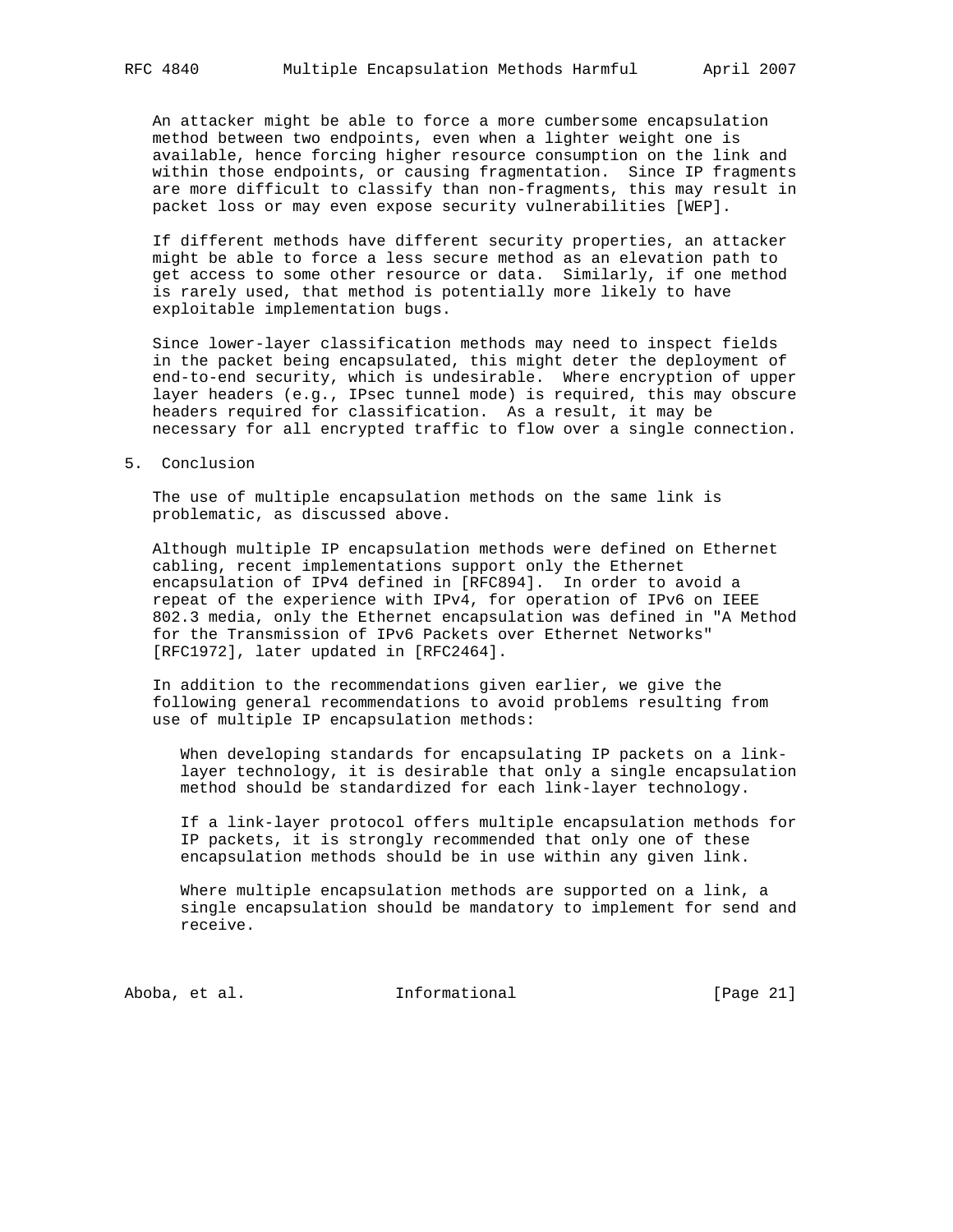# 6. References

6.1. Normative Reference

 [RFC2119] Bradner, S., "Key words for use in RFCs to Indicate Requirement Levels", BCP 14, RFC 2119, March 1997.

#### 6.2. Informative References

 [DIX] Digital Equipment Corporation, Intel Corporation, and Xerox Corporation, "The Ethernet -- A Local Area Network: Data Link Layer and Physical Layer (Version 2.0)", November 1982.

 [Generic] Wang, L. et al, "A Generic Packet Convergence Sublayer (GPCS) for Supporting Multiple Protocols over 802.16 Air Interface", Submission to IEEE 802.16g: CB0216g\_05\_025r4.pdf, November 2005, <http://www.ieee802.org/16/netman/contrib/ C80216g-05\_025r4.pdf>.

- [IEEE-802.1A.1990] Institute of Electrical and Electronics Engineers, "Local Area Networks and Metropolitan Area Networks: Overview and Architecture of Network Standards", IEEE Standard 802.1A, 1990.
- [IEEE-802.1D.2004] Institute of Electrical and Electronics Engineers, "Information technology - Telecommunications and information exchange between systems - Local area networks - Media access control (MAC) bridges", IEEE Standard 802.1D, 2004.
- [IEEE-802.1Q.2003] IEEE Standards for Local and Metropolitan Area Networks: Draft Standard for Virtual Bridged Local Area Networks, P802.1Q-2003, January 2003.
- [IEEE-802.3.2002] Institute of Electrical and Electronics Engineers, "Carrier Sense Multiple Access with Collision Detection (CSMA/CD) Access Method and Physical Layer Specifications", IEEE Standard 802.3, 2002.
- [IEEE-802.11.2003] Institute of Electrical and Electronics Engineers, "Wireless LAN Medium Access Control (MAC) and Physical Layer (PHY) Specifications", IEEE Standard 802.11, 2003.

| Aboba, et al. | Informational | [Page 22] |  |
|---------------|---------------|-----------|--|
|               |               |           |  |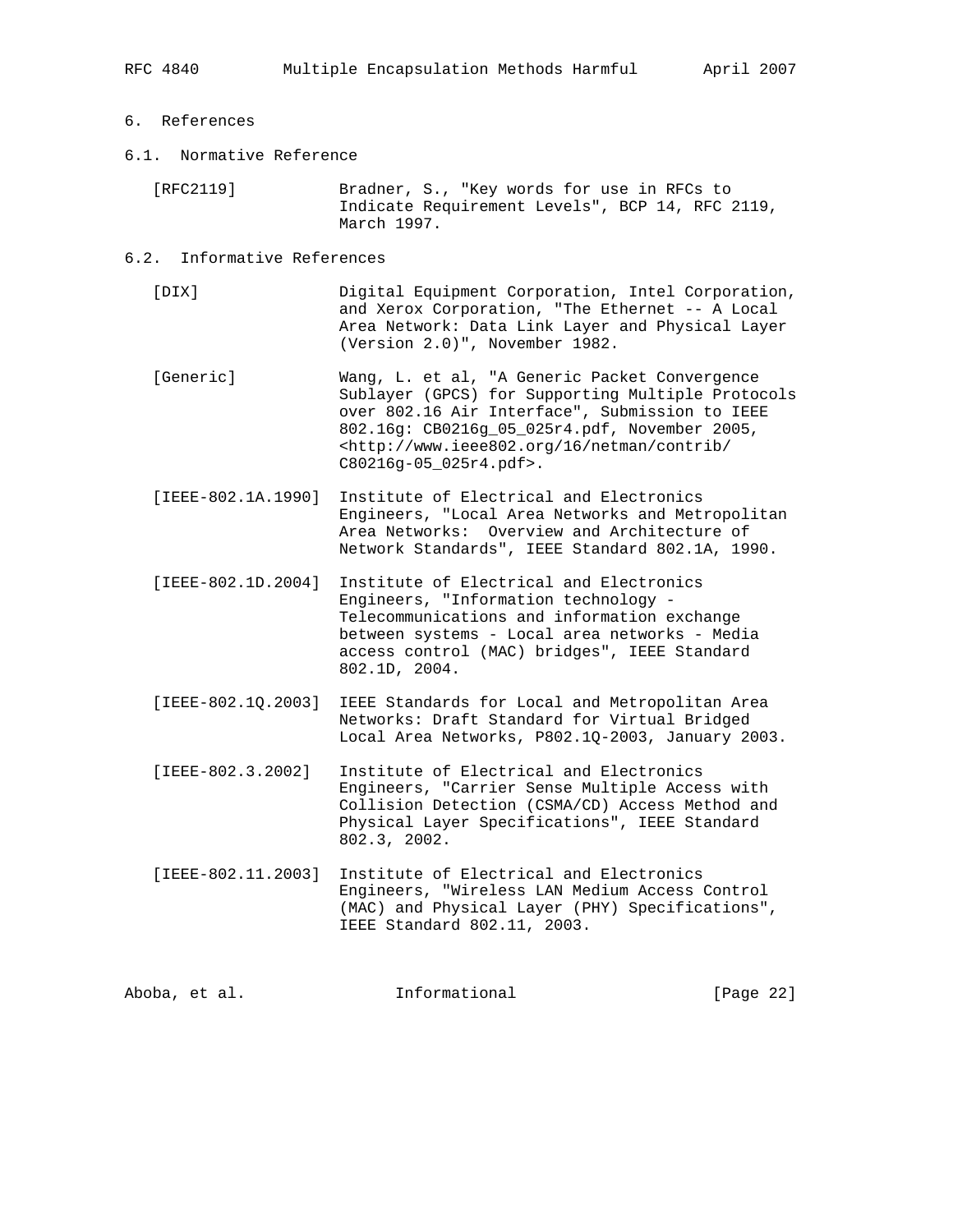- [IEEE-802.16.2004] Institute of Electrical and Electronics Engineers, "Information technology - Telecommunications and information exchange between systems - Local and metropolitan area networks, Part 16: Air Interface for Fixed Broadband Wireless Access Systems", IEEE Standard 802.16-2004, October 2004.
- [IEEE-802.16e.2005] Institute of Electrical and Electronics Engineers, "Information technology - Telecommunications and information exchange between systems - Local and Metropolitan Area Networks - Part 16: Air Interface for Fixed and Mobile Broadband Wireless Access Systems, Amendment for Physical and Medium Access Control Layers for Combined Fixed and Mobile Operation in Licensed Bands", IEEE P802.16e, September 2005.
- [PROBE] Hewlett Packard, "A Primer on HP Probe", http://www.hp.com/rnd/support/manuals/pdf/ hp\_probe.pdf, July 1993.
- [RFC826] Plummer, D., "Ethernet Address Resolution Protocol: Or converting network protocol addresses to 48.bit Ethernet address for transmission on Ethernet hardware", STD 37, RFC 826, November 1982.
- [RFC893] Leffler, S. and M. Karels, "Trailer encapsulations", RFC 893, April 1984.
- [RFC894] Hornig, C., "A Standard for the Transmission of IP Datagrams over Ethernet Networks", STD 41, RFC 894, April 1984.
- [RFC903] Finlayson, R., Mann, T., Mogul, J., and M. Theimer, "A Reverse Address Resolution Protocol", STD 38, RFC 903, June 1984.
- [RFC948] Winston, I., "Two Methods for the Transmission of IP Datagrams over IEEE 802.3 Networks", RFC 948, June 1985.
- [RFC1010] Reynolds, J. and J. Postel, "Assigned Numbers", RFC 1010, May 1987.

| Informational<br>Aboba, et al. | [Page 23] |  |  |  |
|--------------------------------|-----------|--|--|--|
|--------------------------------|-----------|--|--|--|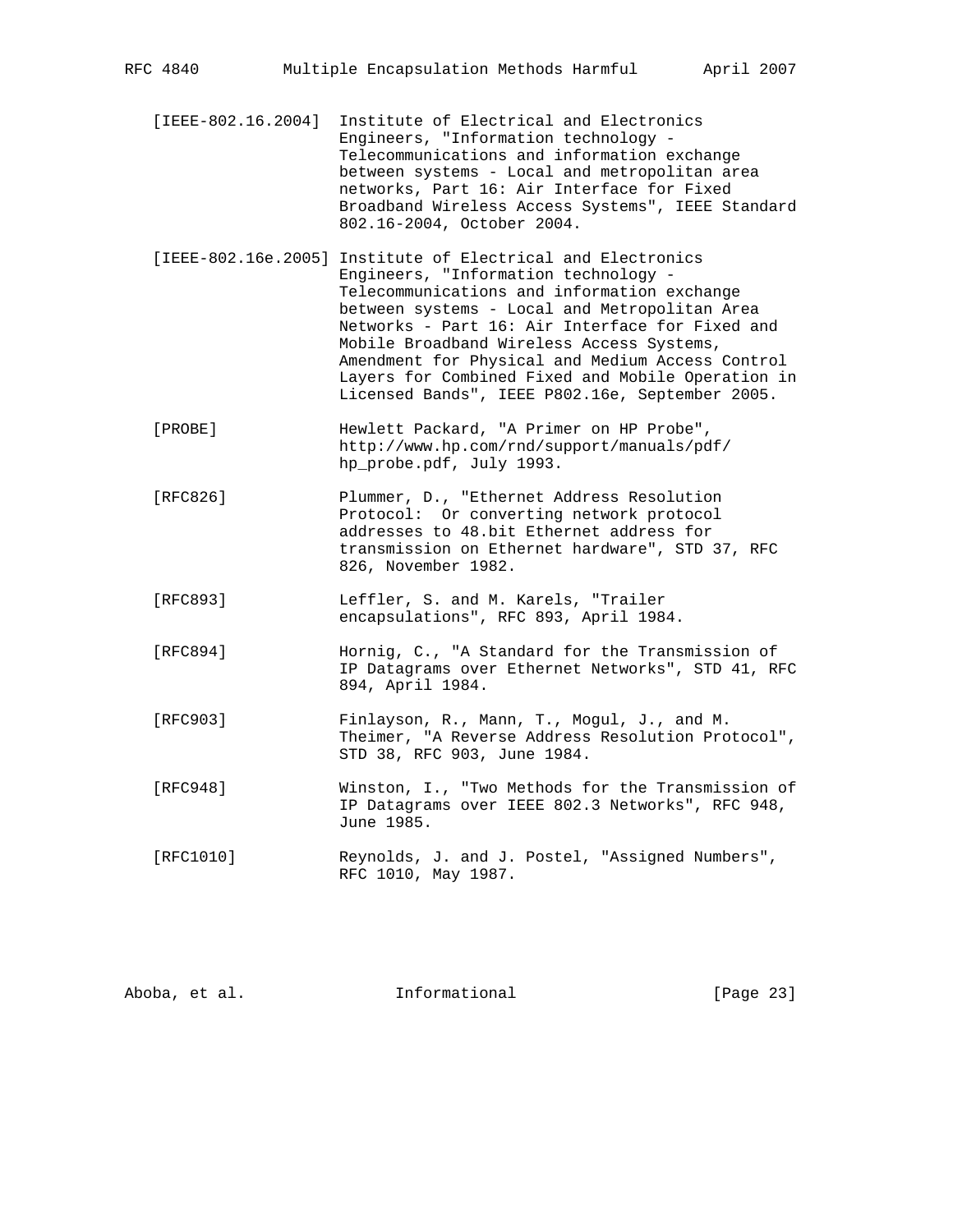| RFC 4840      | Multiple Encapsulation Methods Harmful April 2007                                                                                                                                   |              |
|---------------|-------------------------------------------------------------------------------------------------------------------------------------------------------------------------------------|--------------|
| [RFC1042]     | Postel, J. and J. Reynolds, "Standard for the<br>transmission of IP datagrams over IEEE 802<br>networks", STD 43, RFC 1042, February 1988.                                          |              |
| [RFC1122]     | Braden, R., "Requirements for Internet Hosts --<br>Communication Layers", STD 3, RFC 1122, October<br>1989.                                                                         |              |
| [RFC1144]     | Jacobson, V., "Compressing TCP/IP Headers for<br>Low-Speed Serial Links", RFC 1144, February 1990.                                                                                  |              |
| [RFC1661]     | Simpson, W., "The Point-to-Point Protocol (PPP)",<br>STD 51, RFC 1661, July 1994.                                                                                                   |              |
| [RFC1958]     | Carpenter, B., "Architectural Principles of the<br>Internet", RFC 1958, June 1996.                                                                                                  |              |
| [RFC1962]     | Rand, D., "The PPP Compression Control Protocol<br>(CCP)", RFC 1962, June 1996.                                                                                                     |              |
| [RFC1972]     | Crawford, M., "A Method for the Transmission of<br>IPv6 Packets over Ethernet Networks", RFC 1972,<br>August 1996.                                                                  |              |
| [RFC2472]     | Haskin, D. and E. Allen, "IP Version 6 over PPP",<br>RFC 2472, December 1998.                                                                                                       |              |
| [RFC2464]     | Crawford, M., "Transmission of IPv6 Packets over<br>Ethernet Networks", RFC 2464, December 1998.                                                                                    |              |
| [REC2507]     | Degermark, M., Nordgren, B., and S. Pink, "IP<br>Header Compression", RFC 2507, February 1999.                                                                                      |              |
| [RFC2508]     | Casner, S. and V. Jacobson, "Compressing<br>IP/UDP/RTP Headers for Low-Speed Serial Links",<br>RFC 2508, February 1999.                                                             |              |
| [RFC2615]     | Malis, A. and W. Simpson, "PPP over SONET/SDH"<br>RFC 2615, June 1999.                                                                                                              |              |
| [RFC2684]     | Grossman, D. and J. Heinanen, "Multiprotocol<br>Encapsulation over ATM Adaptation Layer 5", RFC<br>2684, September 1999.                                                            |              |
| [RFC3095]     | Bormann, C., Burmeister, C., Degermark, M.,<br>Fukushima, H., Hannu, H., Jonsson, L-E.,<br>Hakenberg, R., Koren, T., Le, K., Liu, Z.,<br>Martensson, A., Miyazaki, A., Svanbro, K., |              |
| Aboba, et al. | Informational                                                                                                                                                                       | [Page $24$ ] |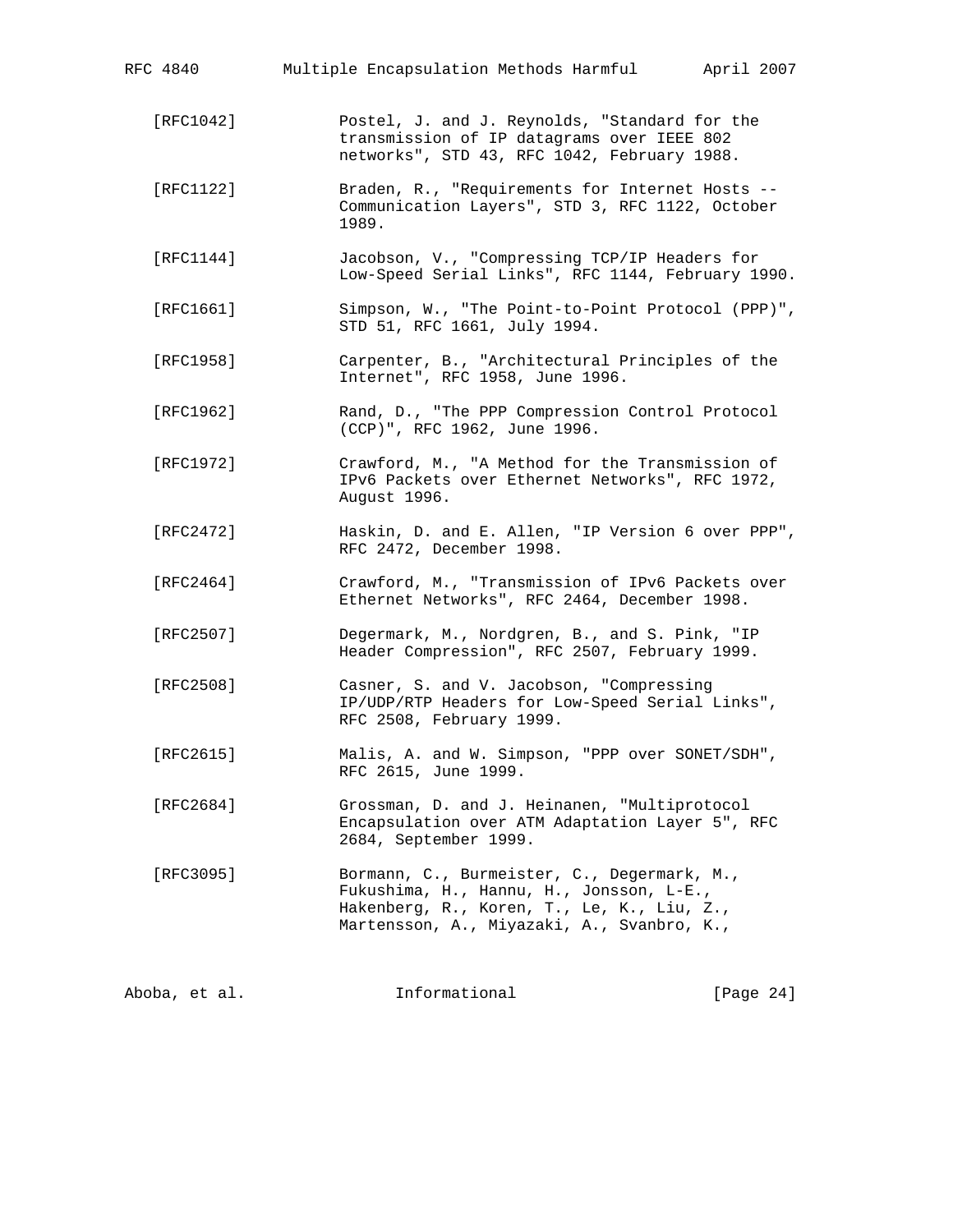RFC 4840 Multiple Encapsulation Methods Harmful April 2007

 Wiebke, T., Yoshimura, T., and H. Zheng, "RObust Header Compression (ROHC): Framework and four profiles: RTP, UDP, ESP, and uncompressed", RFC 3095, July 2001.

- [RFC3241] Bormann, C., "Robust Header Compression (ROHC) over PPP", RFC 3241, April 2002.
- [RFC3518] Higashiyama, M., Baker, F., and T. Liao, "Point to-Point Protocol (PPP) Bridging Control Protocol (BCP)", RFC 3518, April 2003.
- [RFC3544] Koren, T., Casner, S., and C. Bormann, "IP Header Compression over PPP", RFC 3544, July 2003.
- [RFC3545] Koren, T., Casner, S., Geevarghese, J., Thompson, B., and P. Ruddy, "Enhanced Compressed RTP (CRTP) for Links with High Delay, Packet Loss and Reordering", RFC 3545, July 2003.
- [RFC3759] Jonsson, L-E., "RObust Header Compression (ROHC): Terminology and Channel Mapping Examples", RFC 3759, April 2004.
- [RFC4541] Christensen, M., Kimball, K., and F. Solensky, "Considerations for Internet Group Management Protocol (IGMP) and Multicast Listener Discovery (MLD) Snooping Switches", RFC 4541, May 2006.
- [WEP] Bittau, A., Handley, M., and J. Lackey, "The Final Nail in WEP's Coffin", Proceedings of the 2006 IEEE Symposium on Security and Privacy, pp. 386-400.

### 7. Acknowledgments

 The authors would like to acknowledge Jeff Mandin, Bob Hinden, Jari Arkko, Max Riegel, Alfred Hoenes, and Phil Roberts for contributions to this document.

Aboba, et al. 10 Informational 1000 [Page 25]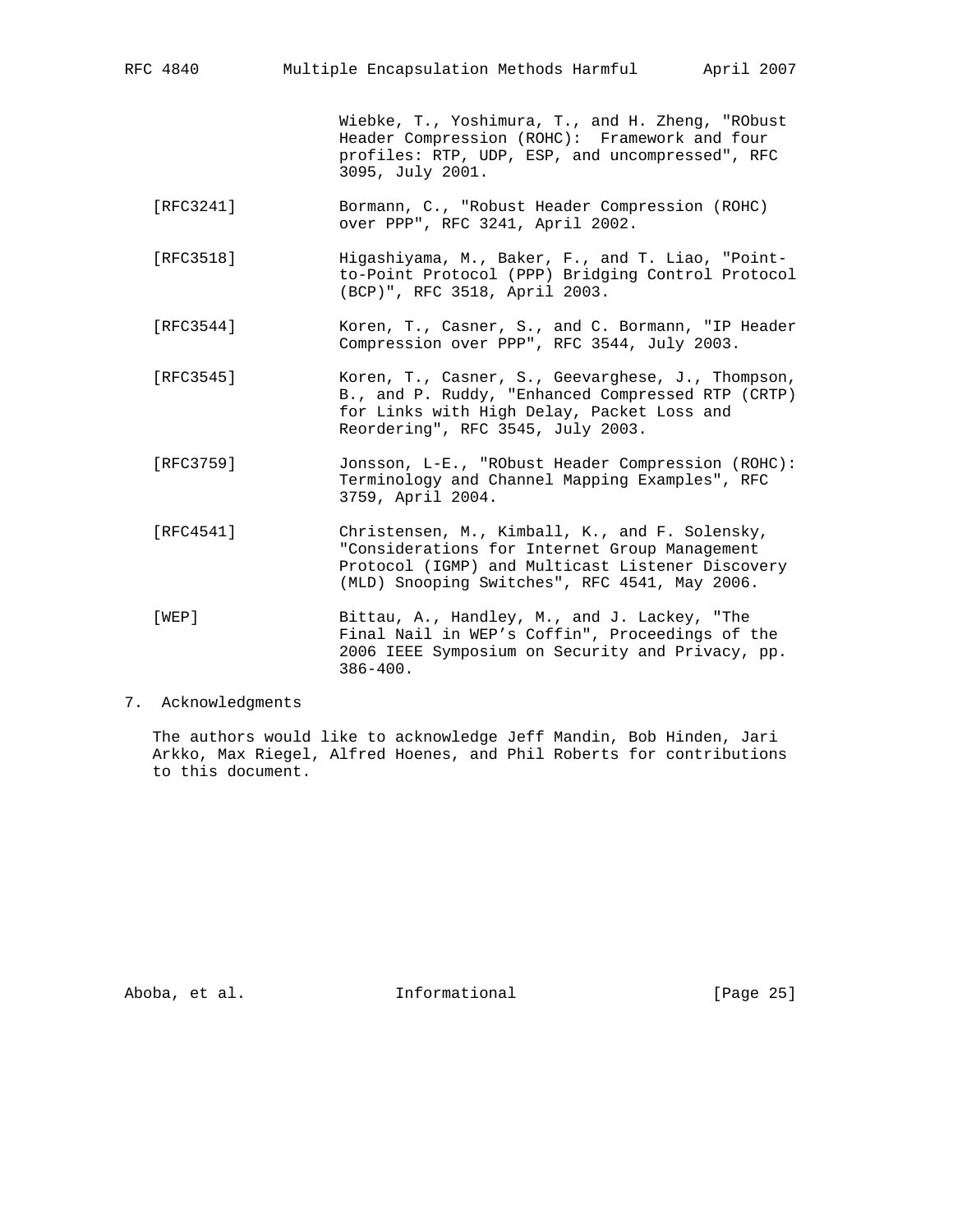Appendix A. IAB Members at the Time of This Writing

 Bernard Aboba Loa Andersson Brian Carpenter Leslie Daigle Elwyn Davies Kevin Fall Olaf Kolkman Kurtis Lindqvist David Meyer David Oran Eric Rescorla Dave Thaler Lixia Zhang Authors' Addresses Bernard Aboba Microsoft Corporation One Microsoft Way Redmond, WA 98052 EMail: bernarda@microsoft.com Phone: +1 425 706 6605 Fax: +1 425 936 7329 Elwyn B. Davies Consultant Soham, Cambs UK EMail: elwynd@dial.pipex.com Phone: +44 7889 488 335 Dave Thaler Microsoft Corporation One Microsoft Way Redmond, WA 98052

 EMail: dthaler@microsoft.com Phone: +1 425 703 8835

Aboba, et al. **Informational** [Page 26]